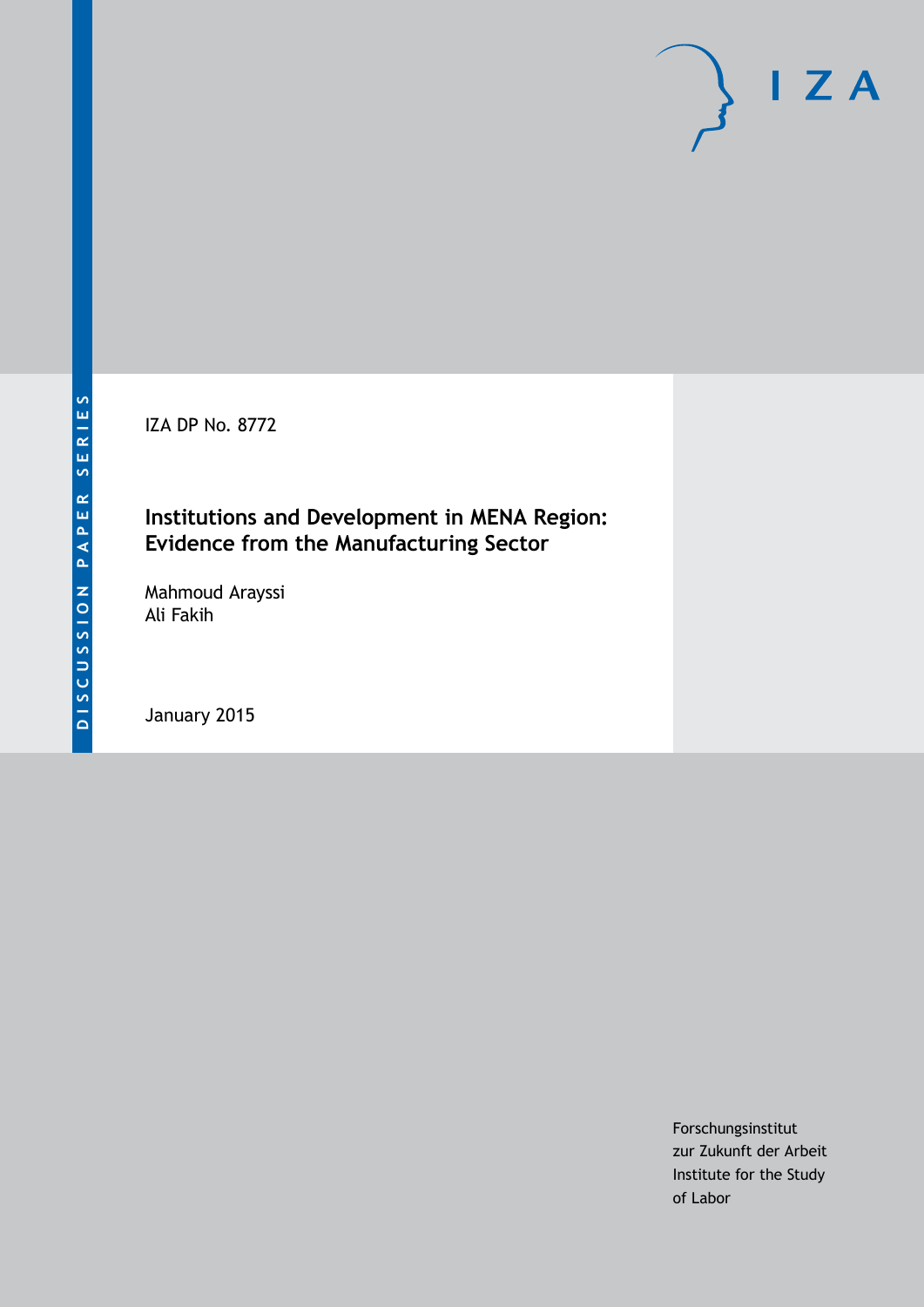# **Institutions and Development in MENA Region: Evidence from the Manufacturing Sector**

### **Mahmoud Arayssi**

*Lebanese American University*

### **Ali Fakih**

*Lebanese American University and IZA*

### Discussion Paper No. 8772 January 2015

IZA

P.O. Box 7240 53072 Bonn **Germany** 

Phone: +49-228-3894-0 Fax: +49-228-3894-180 E-mail: [iza@iza.org](mailto:iza@iza.org)

Any opinions expressed here are those of the author(s) and not those of IZA. Research published in this series may include views on policy, but the institute itself takes no institutional policy positions. The IZA research network is committed to the IZA Guiding Principles of Research Integrity.

The Institute for the Study of Labor (IZA) in Bonn is a local and virtual international research center and a place of communication between science, politics and business. IZA is an independent nonprofit organization supported by Deutsche Post Foundation. The center is associated with the University of Bonn and offers a stimulating research environment through its international network, workshops and conferences, data service, project support, research visits and doctoral program. IZA engages in (i) original and internationally competitive research in all fields of labor economics, (ii) development of policy concepts, and (iii) dissemination of research results and concepts to the interested public.

IZA Discussion Papers often represent preliminary work and are circulated to encourage discussion. Citation of such a paper should account for its provisional character. A revised version may be available directly from the author.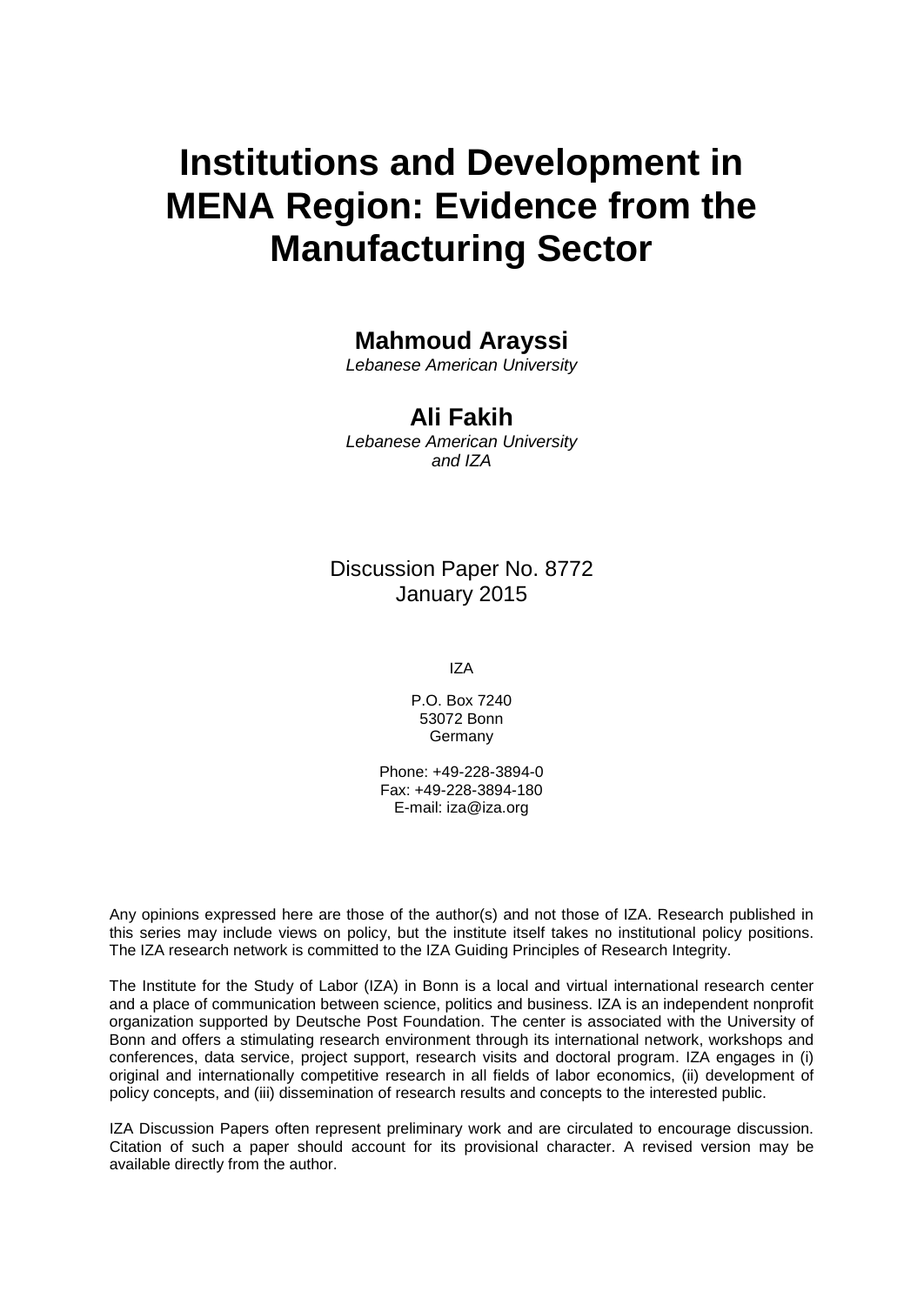IZA Discussion Paper No. 8772 January 2015

# **ABSTRACT**

## **Institutions and Development in MENA Region: Evidence from the Manufacturing Sector**

This paper examines the role of institutions (including civil law origin), financial deepening and degree of regime authority on growth rates in the Middle East and North Africa (MENA) region using panel data through a fixed effect model. The results reveal that English civil law origin and the establishment of the rule of law work with the development of financial institutions to increase economic growth in these economies; however, the democratization of the political institutions and foreign direct investment do not assist financial development in promoting economic growth. The findings emphasize the prominence of overcoming institutional weaknesses and establishing transparent public policy governing businesses as a pre-requisite for successful universal integration in developing countries.

JEL Classification: G2, O16, P48

Keywords: economic growth, institutional development, financial development, MENA region

Corresponding author:

Ali Fakih Department of Economics, School of Business Lebanese American University P.O. Box 13-5053 Beirut Lebanon E-mail: [afakih@lau.edu.lb](mailto:afakih@lau.edu.lb)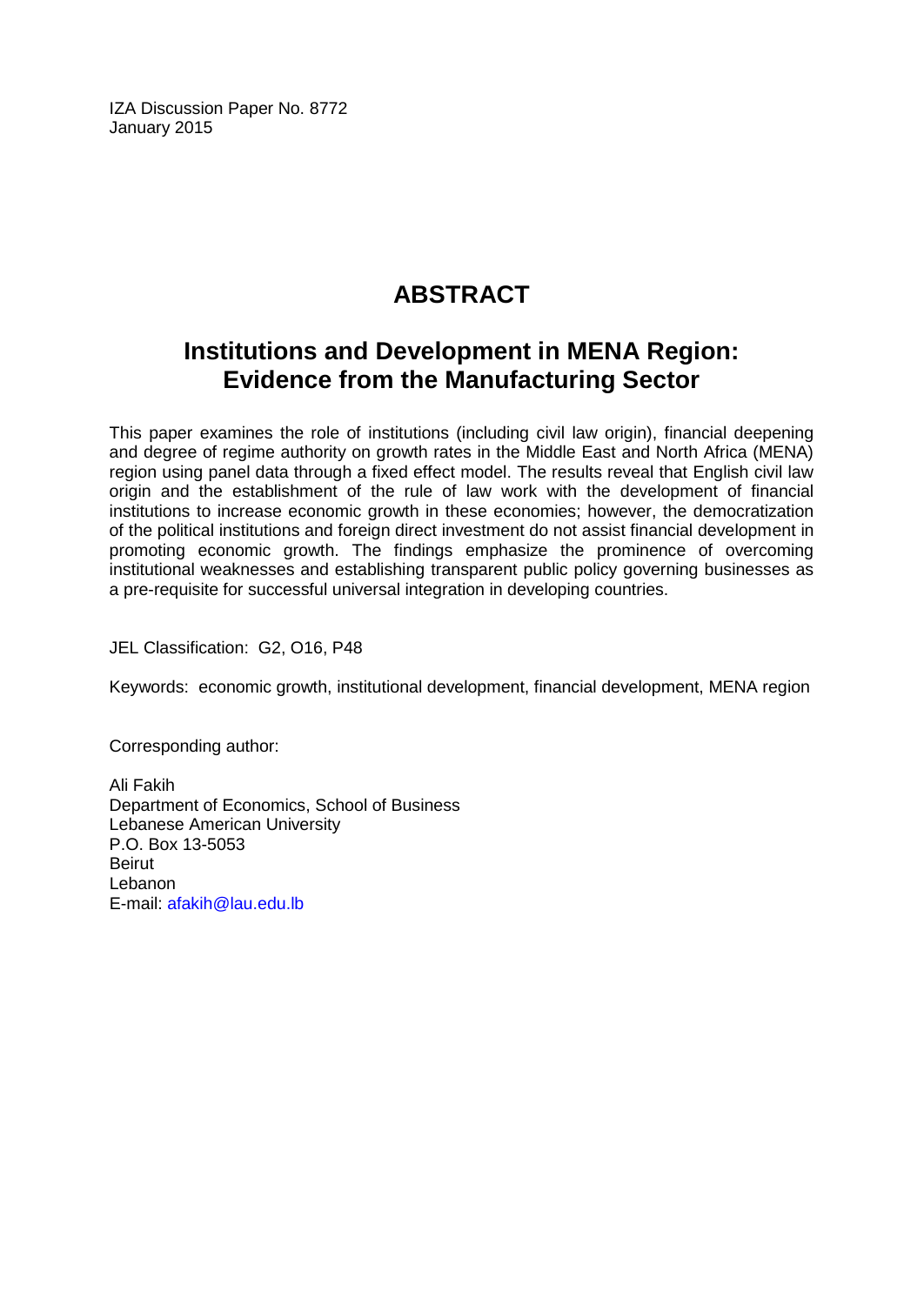#### **1. Introduction**

The global environment remains challenging after the financial crisis of 2007-2009. The recessionary risks in the Eurozone, the bumpy road of the US growth to recovery and the slowdown in Asia, have all turned the attention to the Middle East and North Africa (MENA) countries in the hope of better understanding their role in the world economy. Data from the World Bank (2013) shows that the MENA region has generally realized lower annual growth rates in output compared to most other developing regions in the world. However, the MENA region is on the edge of a crossroads for innovation and entrepreneurship. Half of the MENA population is under the age of 25 years, which makes it the second youngest population in the world behind the Sub-Saharan Africa (Farzaneh, 2011). Furthermore, since heterogeneity is not random (i.e., caused by different resource endowments) in the MENA region, it becomes a very interesting economic area to study. The heterogeneity also makes it more challenging to estimate a causal effect on economic growth in MENA. This is amplified by the fact that many countries in this region are continuing to go through politico-economic change following the so-called 'Arab Spring' that began in 2011.

From the financing point of view, the region still faces control by banks, poor financial infrastructure, and liquidity and transparency issues. These constraints significantly deter the expansion of substitute means of financing in MENA. Moreover, there have been significant movements of capital and investments in impacted countries of MENA in the 'Arab Spring'. These carry potential effects on the regional economic growth. This begs for the development of transparent and robust financial systems in the region. In such times, the focus on financial deepening and the integration of the different financial centers into a regional investment and economic development strategy becomes of primary importance.

The prevailing literature has stressed the roles of the financial industry, the political and the legal institutions in promoting the economic development (Levine and Zervos, 1998; Blackburn and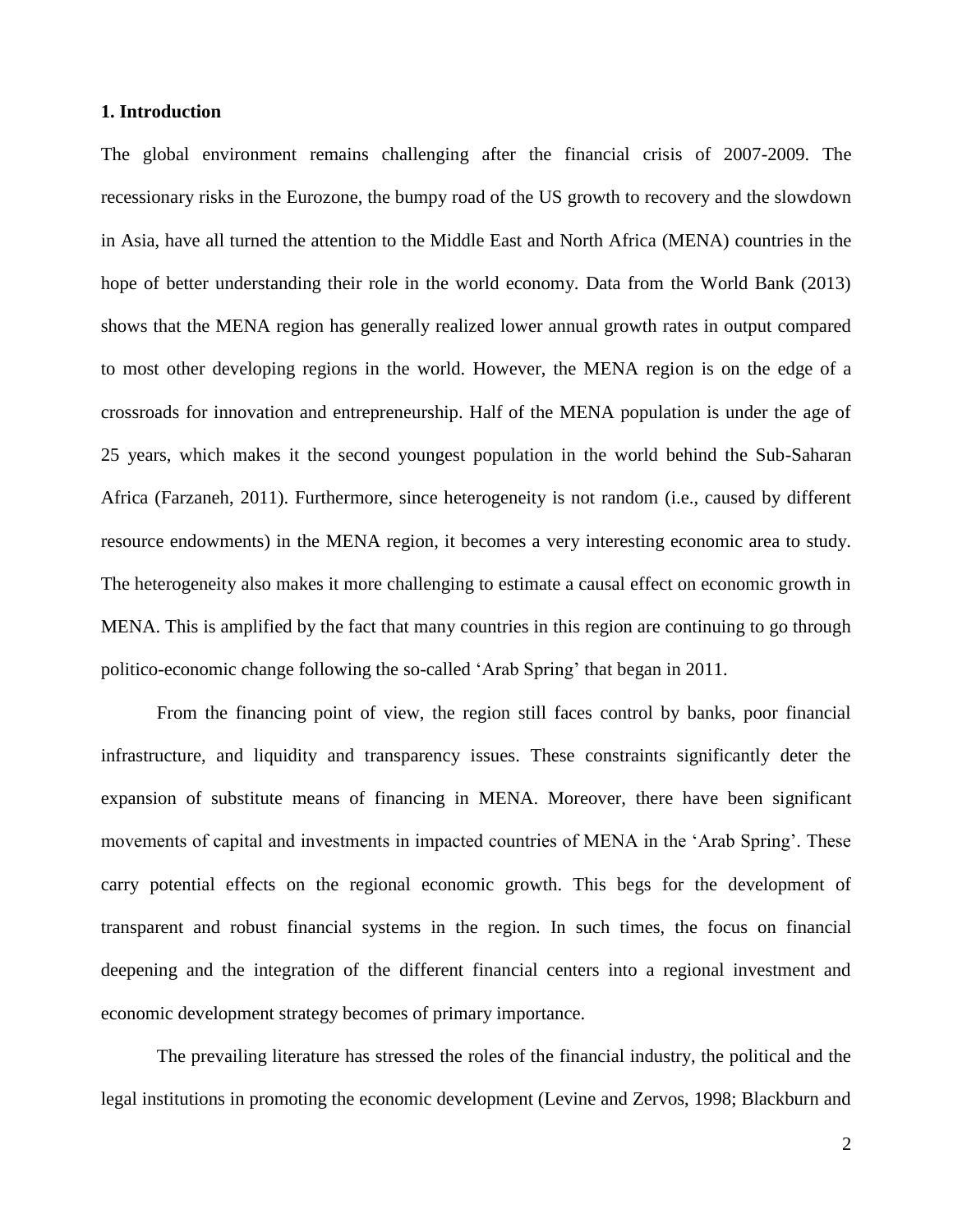Forgues-Puccio, 2010; Uzonwanne, 2014). According to this literature, the development of the banking industry and financial markets are favorable to the economic growth. This is mainly because the activity of the banks increases the deployment of savings, improves the efficiency of the resource allocation, and stimulates the technological innovation. Liberalization of financially repressed regimes argues to enhance private savings. On the contrary, when the development is financed by incurring public sector deficits, it has a limited ability to increase economic growth (Dornbusch and Reynoso, 1989). Huang and Lin (2009) re-examine the dynamic relationship between financial development and economic growth by means of the dataset in Beck *et al.* (2000). Applying a new threshold regression in combination with the instrumental variables approach, the former authors support a positive link between the financial development and economic growth. This creates an important effect on financial growth in the low-income countries.

An effective economic rationale for treating foreign capital favorably is that foreign direct investment (FDI) and portfolio inflows encourage technology transfers which accelerate overall economic growth in recipient countries. Results in de Mello (1999) suggest that FDI works with local conditions, such as financial development, to spur economic growth not independently of other growth determinants. The degree of complementarity between old and new technologies that was found in developing countries suggests that those economies may be less efficient in the use of new technologies embodied by FDI-related capital accumulation. FDI alone is not found to have an ambiguous effect on economic growth (Alfaro *et al.*, 2004; Carkovic and Levine, 2005). Betterdeveloped financial systems improve capital allocation and stimulate growth (Beck *et al.*, 2000). By the same token, capital inflows to a country with a well-developed financial system may, therefore, produce substantial growth effects. Wang (2009) uses data from 12 Asian economies and finds evidence that FDI in the manufacturing sector has a significant and positive effect on economic growth in the host economies, while FDI inflows in non-manufacturing sectors do not play a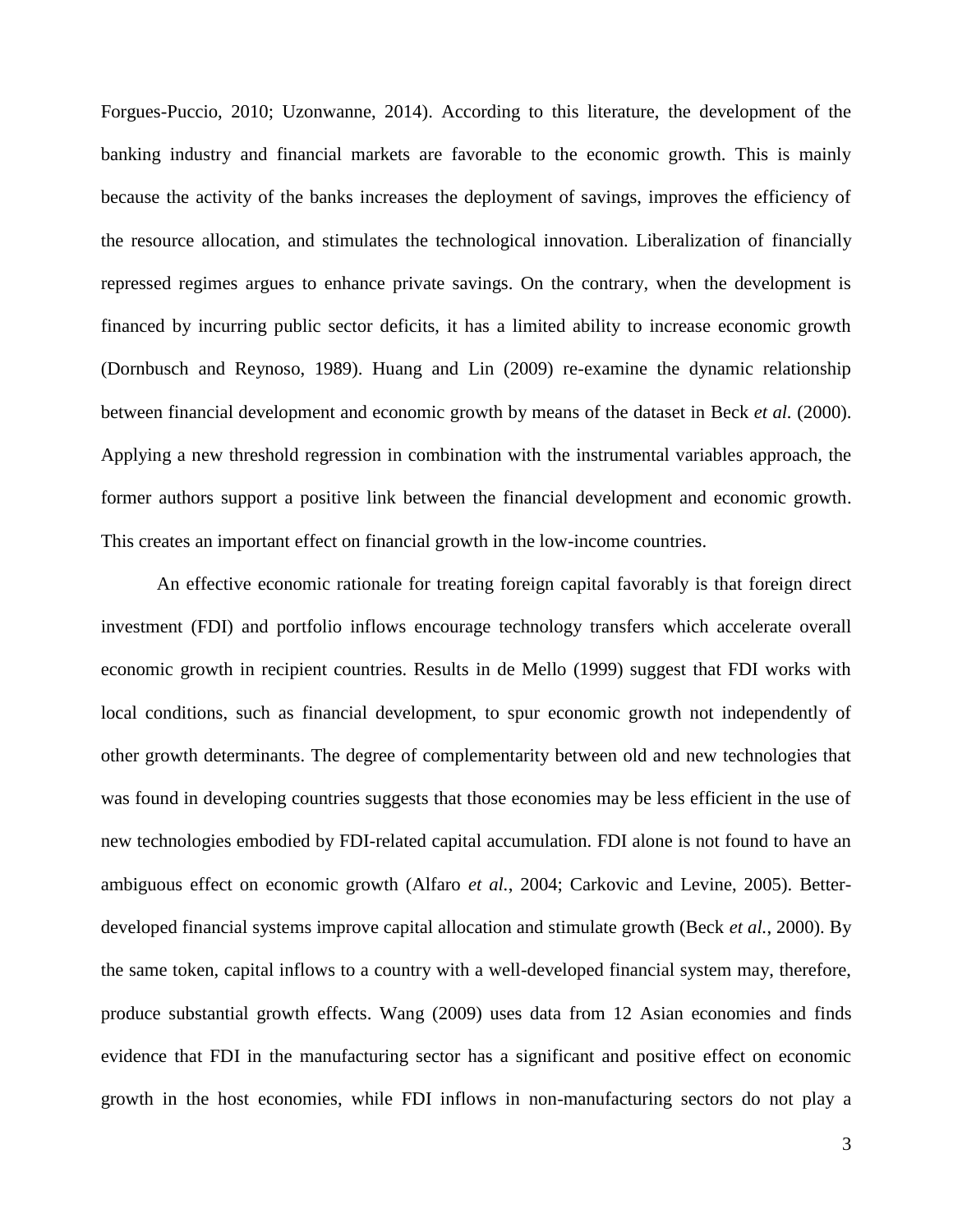significant role in enhancing economic growth. Khamis *et al.* (2012) relate over 23% of total FDI stock in Saudi Arabia to European investors in 2010; they note that Asian financial institutions are procuring a larger number of investors to the MENA region.

Other factors have been addressed in the literature. First, Acemoglu and Robinson (2013) describe how sound economic policy should be based on a careful analysis of political economy and should swiftly remove any market failure. Second, Huang (2011) suggests that the quality of political institutions can also affect the level of financial development. This implies that the extent of the benefits from financial development also depends on the quality of governance. Hewko (2002) proposes that a foreign investor from a country with a practice of corruption and weak governance may not be as deterred, despite the flawed legal system, as compared to an investor from a country with a perfect legal system. Kobeissi (2005) demonstrates that a stable, fair, consistent and transparent judicial system increases FDI flows in the MENA region. Dang (2013) shows a positive association between institutions and FDI inflows. However, empirical studies that have considered these issues remain few. Third, democratic transitions are typically preceded by low financial development. Mulligan *et al.* (2004) and Yang (2011) find that democracies have unimportant effects on public policies. For instance, in many poor countries, the security of property and economic development came from policy choices made by dictators. Therefore, good dictators can promote growth, as evidenced recently in China. Fourth, La Porta *et al.* (1997) show that French civil law countries have the weakest investor protection and have least developed capital markets as compared with English law countries. By the same token, La Porta *et al.* (1998) examine the origin of a country's legal system and find this to be an important contributor to cross-country differences in financial development. Elmi and Ariani (2010) establish that rule of law has a positive impact on financial development in the MENA region. Finally, Acemoglu and Robinson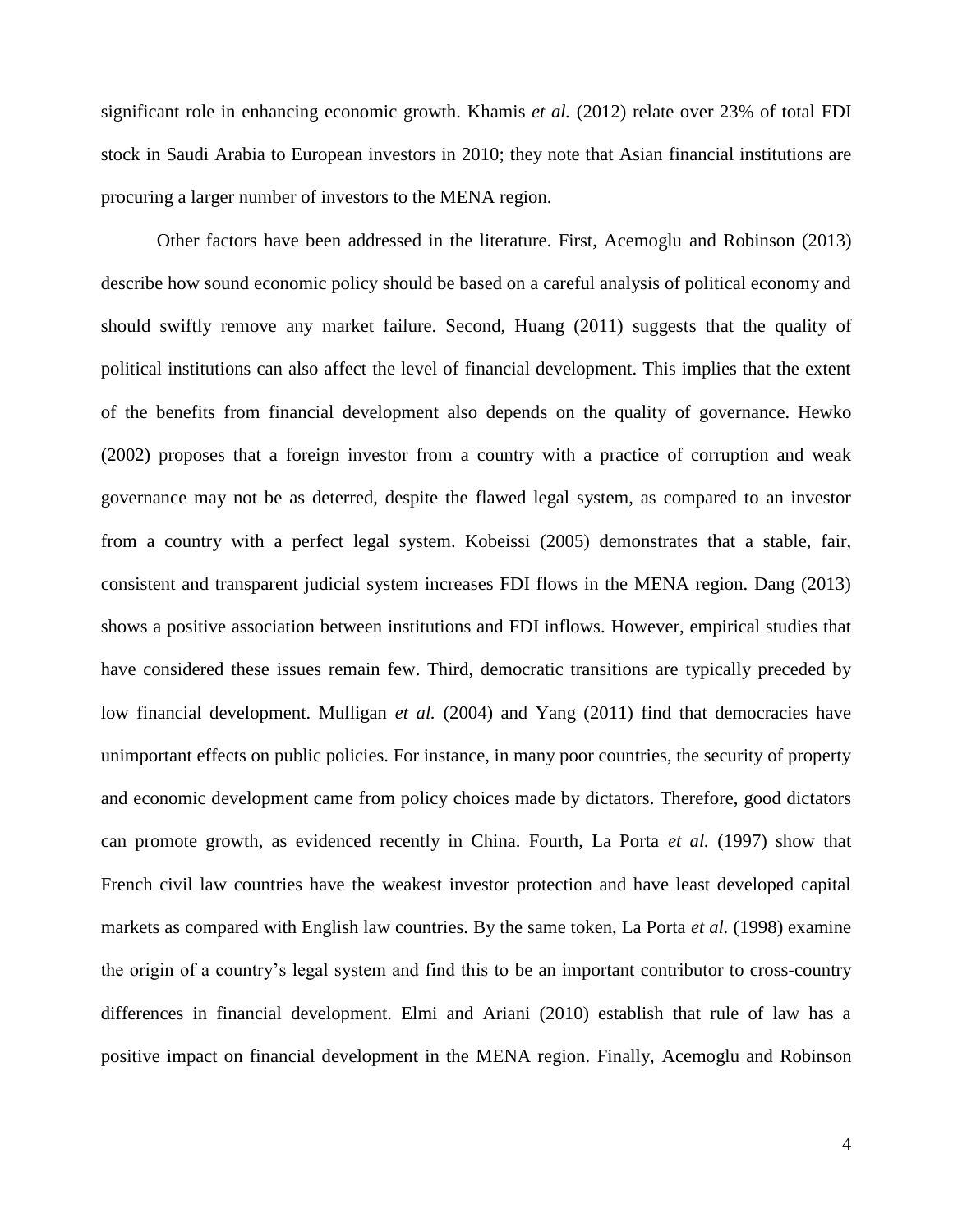(2012) find that the interplay between inclusive political and economic institutions causes economic success (or the lack of it).

In this paper, we focus on the relationship between institutions and economic growth in the MENA region by providing evidence from the manufacturing sector. Determining the implications of the factors that influence economic growth of manufacturing firms in the MENA region is essential for policies intended to enhance industrial growth and international competitiveness. We contribute to the literature on the relationship between finance and economic growth in two aspects. First, we focus on the contribution of the institutional setting and its interaction with the financial development and how this affects economic growth of the manufacturing firms. Second, we explore the relationship between the role of institutions, the country origin and the economic growth. The results of this paper would assist policy-makers in understanding the finance-growth nexus at a time where political and social turmoil is observed in several Arab countries. The empirical specification is represented through a fixed effect model using a dataset, sourced from Orbis and provided by Bureau Van Dijk in 2010. It covers a sample of 12 MENA countries for the period 2007-2010. This database covers a comprehensive and comparable source of firm-level data containing annual report data of public and private companies worldwide.

The remainder of this paper is organized as follows. In section 2, we provide an overview of the MENA manufacturing sector. Section 3 describes the dataset and discusses the empirical strategy. In section 4, we present and discuss the empirical results. In section 5, we provide concluding remarks.

#### **2. MENA manufacturing sector**

MENA countries continue to score lower grades through various indicators of international competiveness in export markets (from manufacturing firms) compared to other developing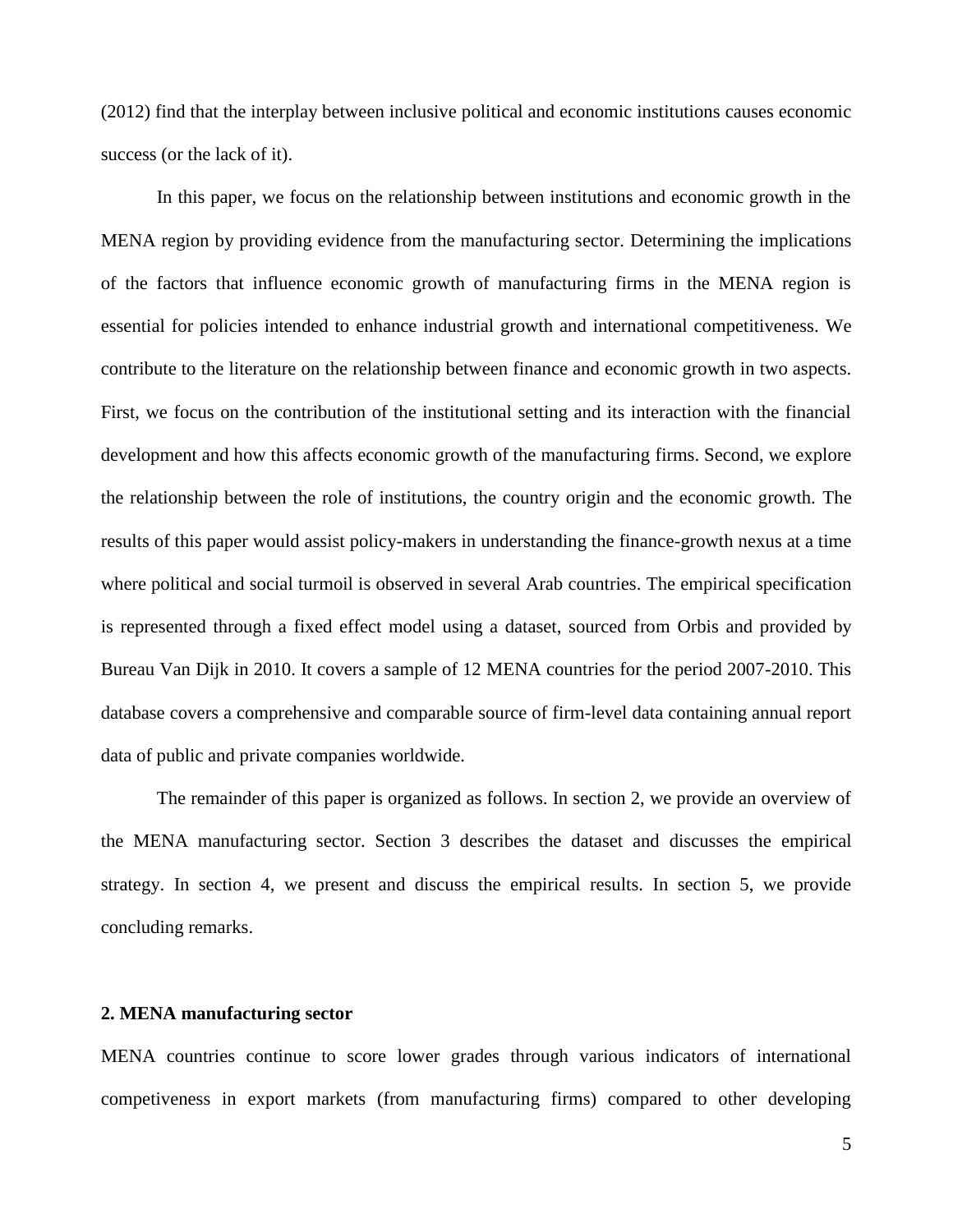countries (Ahmed, 2010; O'Sullivan *et al.*, 2011). As a result, considerable efforts have been exerted by policy-makers in the MENA region over the past few decades to help manufacturing firms to expand their activities beyond national borders (O'Sullivan *et al.*, 2011). This is because improving the export behavior of the manufacturing sector could eventually lead to higher industrial growth rates as exporters respond to the demand from foreign markets (Bernard and Jensen, 1999).

The value added of the manufacturing sector in the MENA region (measured as a percentage of GDP) has slightly decreased from 12.2% in 1990 to 10.8% in 2007 to 9.8% in 2009 according to the World Bank database. It is remarkable that the overall MENA region's manufactured exports as a share of merchandise exports is considerably lower than that of other regions. Exports of manufactured products of the MENA region represented 24.5% of total merchandise exports in 2009. Exports from Tunisia and Morocco are manufactured products and are greatly concentrated in the EU market, whereas Mauritania's exports are primarily destined to BRIC (Brazil, Russia, India, China) countries, mainly China, which receives more than 40% of the country's exports (mostly iron ore). In Morocco, 93% of all industrial firms are SMEs and make up 38% of industrial output; they attract 33% of investment, account for 30% of exports and 46% of all jobs (OECD, 2005). Lebanon and Djibouti's exports, on the other hand, mostly target other MENA markets. Over the last decade, goods exports in the region have targeted less the European Union and more the MENA and the BRIC regions. The corresponding country-level statistics reveal significant variations between MENA countries, particularly between oil-rich and other MENA countries. For example, the percentage of exports of manufactured products from total merchandise exports was 1.6% for Algeria and 8.1% for Saudi Arabia compared to 43.8% for Egypt and 72.5% for Lebanon.

The MENA region has higher levels of FDI per capita than most other countries; the regional average for 2009 was US \$637, exceeding the world's amount of US \$163 and the G20's with an amount of US \$149 and even the developed countries' (US \$553). However, FDI to export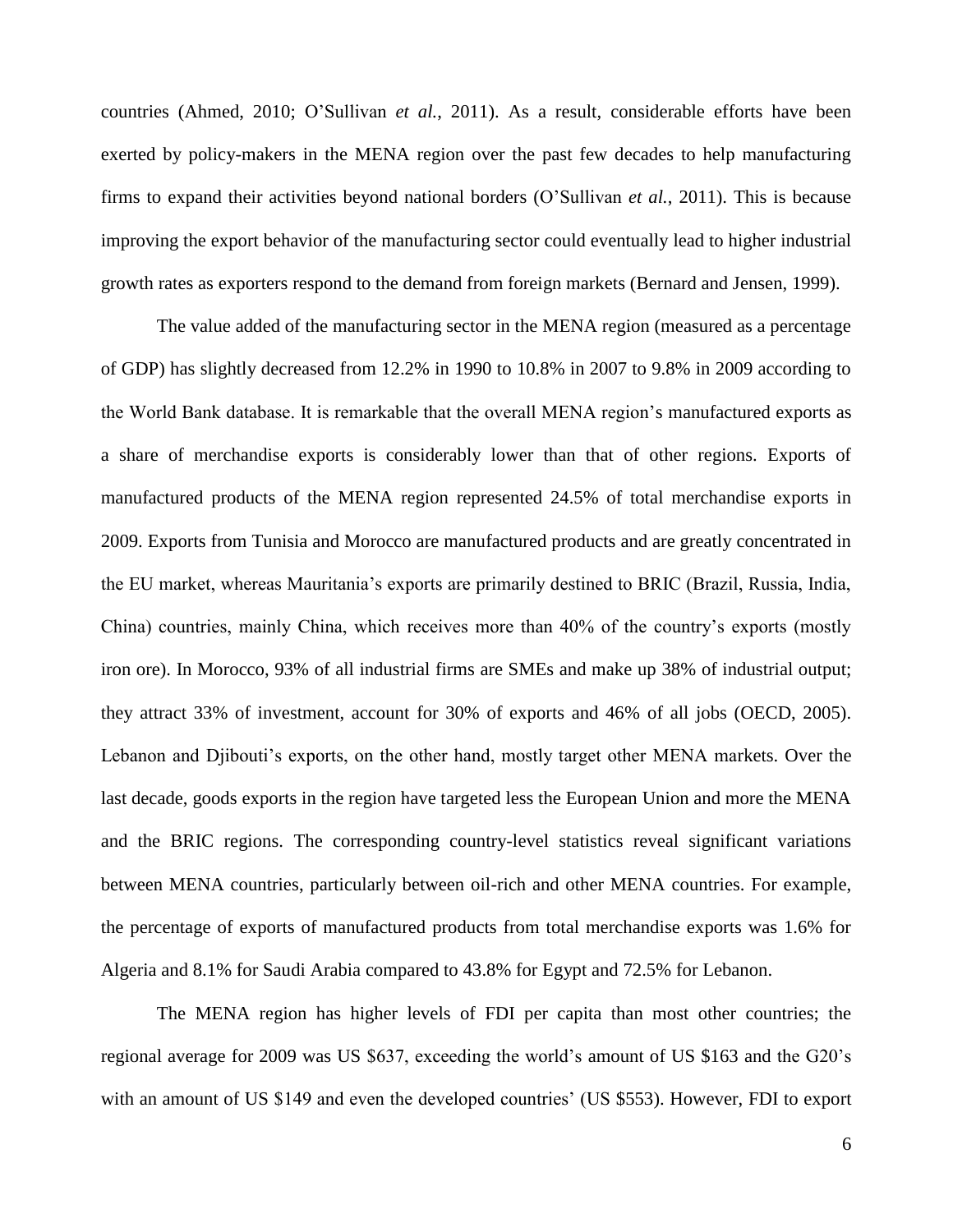oriented sectors remains inadequate; this indicates that these sectors are not as competitive and as attractive as non-tradable products, for instance, telecommunications, tourism and construction (see Organisation of Economic Cooperation and Development (OECD), 2011).

Fakih and Ghazalian (2014) examine the factors influencing the export behaviour of manufacturing firms located in the MENA region. They show that private foreign ownership, ICT use, and firm size exert significant positive effects on the probability of exporting and on export intensity in MENA countries. On the other hand, government ownership and the relative labour compositions of firms in terms of skilled workers and non-production workers tend to exert negative effects on firms' propensity to export. The results also underscore enhancing effects of national economic development levels on firms' export performance

Small and medium enterprises (SMEs) play a major role in the support of innovation and employment, and specifically in the industrial sector. Several SMEs support organizations have been established in the MENA region. This fact reflects a growing recognition of the SMEs importance in the Arab economy. Therefore, the focus on these organizations should be a part of any serious attempt to understand their potential role in the economic growth in the MENA region. About half of the SMEs in the past decade sought banks or other loans, while 42% relied on their personal resources (Al-Yahya and Airey, 2013). This fact provides an important insight into the lack of necessary financial development in these countries to handle SMEs development, the backbone of the industrial sector in these developing economies. It also underscores a potential role for private equity firms, through venture capital and buyouts, in financing SMEs in the region.

Finally, Glaeser *et al.* (2004) argue that the existence of weak institutions, in general, stifles economic growth and results in under-exploited production resources. At the same time, institutions are greatly tenacious because history, which includes colonial English and French mandates, forms community choices (La Porta *et al.*, 1997). Given the diverse history in MENA, does its industrial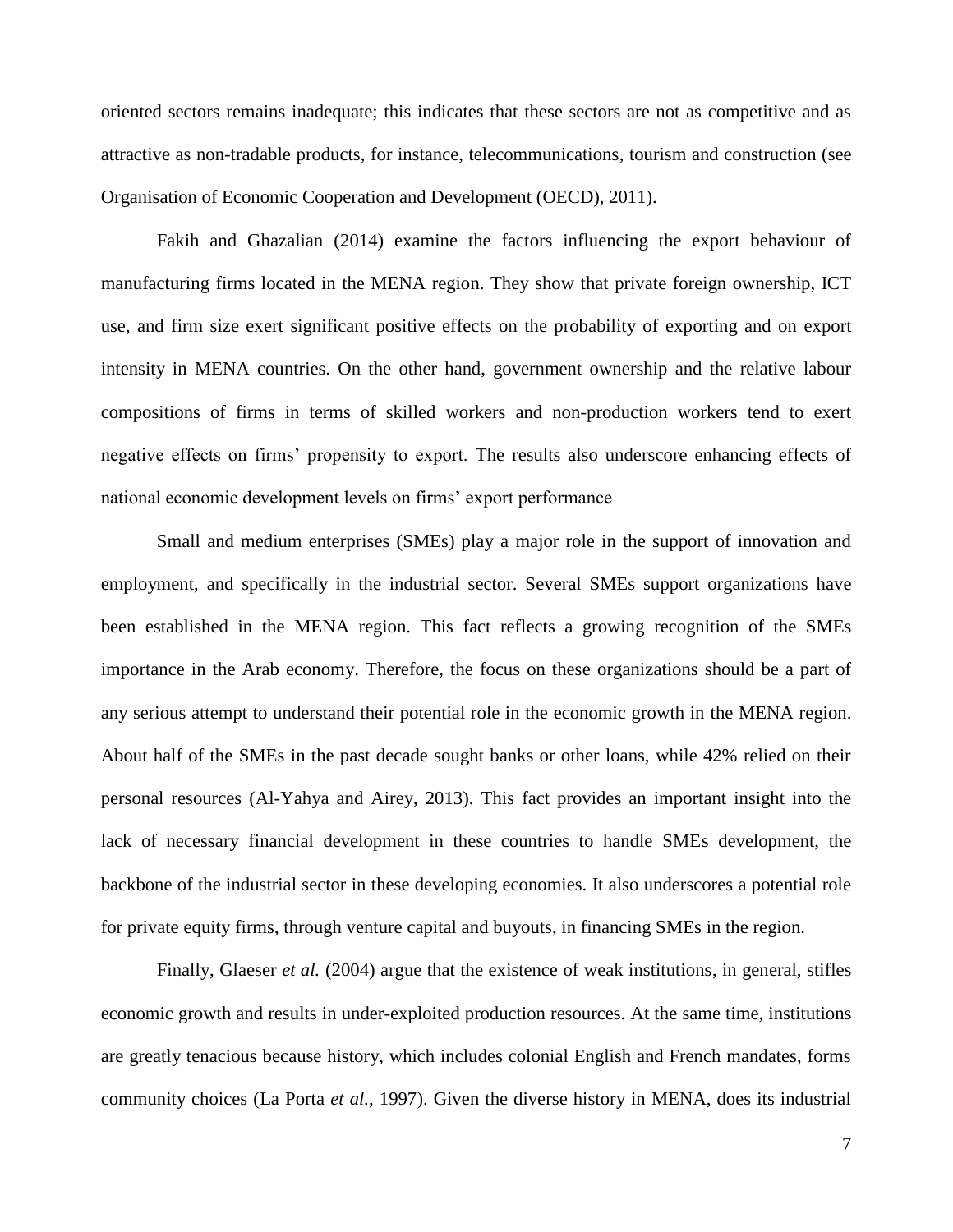sector fit in the above Glaeser description? And if so, what factors would be helpful to release the locked potential of manufacturing firms in this region?

#### **3. Data and methodology**

#### *3.1. Data*

This paper uses a dataset sourced from Orbis that is provided by Bureau Van Dijk. This dataset consists of a combination of firm-related and macroeconomic variables, extending over the period 2007-2010. It covers a comprehensive and comparable source of firm-level data containing annual report data of public and private companies worldwide. The relevant data used in this paper cover 1,532 manufacturing firms located in 12 Arab countries in the MENA region (Bahrain, Egypt, Iraq, Jordan, Kuwait, Lebanon, Morocco, Oman, Saudi Arabia, Syrian Arab Republic, Tunisia, and Yemen). It should be noted that one of the many advantages of using this survey, is that the questions are identical through firms across all countries.

The dependent variable is *RGG,* the real annual growth rate of gross domestic product (GDP) per capita, using year 2000 as the base year. The explanatory variables include four categories. First, firm variables (controls) that include the following dummy variables: *SMEs*, *PUB*, or publicly listed firms, and *JNT* or joint-stock companies. Such a company issues stock that can be traded on the secondary market but it holds its stockholders liable for the company debts. Second, macroeconomic variables include: *GDPPC,* which is the real GDP per capita using year 2000 as the base year, *FDI* or foreign direct investment net inflows defined as a percent of GDP, *LIF* or life expectancy at birth which is measured in total years, and *TEL* or telephone lines per 100 people. Third, financial variables include: *FIN* or the ratio of the financial industry to GDP, and *PCR* or public credit registry coverage of adults as a percentage of adults, which reports the total number of individuals and firms listed with current repayment history, unpaid debts, and outstanding credit.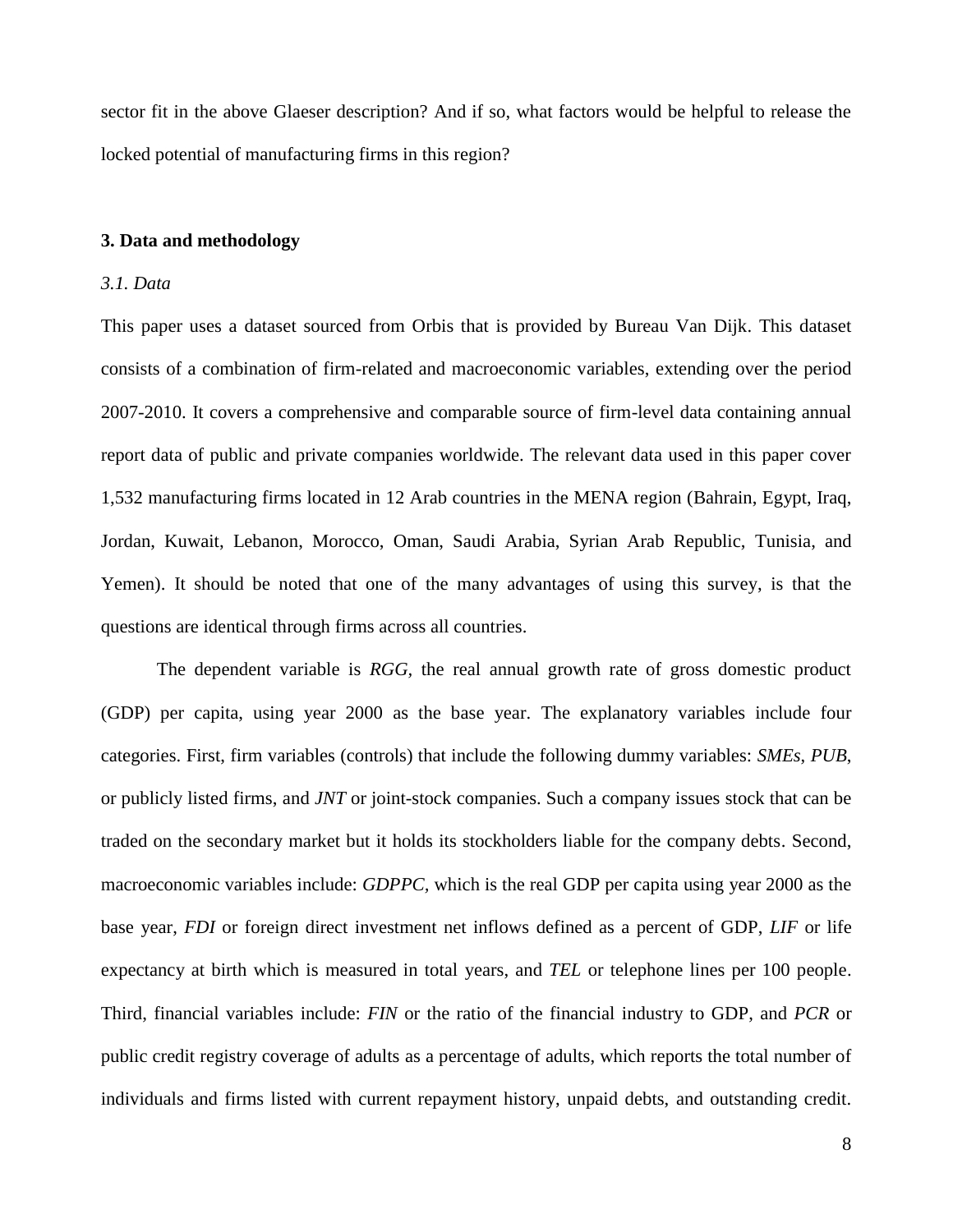Fourth, public governance variables, which measure constraints on government, include: *RUL* or rule of law as percentile rank, and *POL*, or Polity4, an index of democracy and limits of executive power (Jaggers and Marshall, 2000). It is called combined polity score, calculated by taking the democracy score minus the autocracy score. The democracy and autocracy scores are derived from the six authority characteristics (regulation, competitiveness and openness of executive recruitment; operational independence of chief executive or executive constraints; and regulation and competition of participation). Based on these criteria, each country is assigned democracy and autocracy scores ranging from 0 to 10, accordingly, the Polity4 ranges from −10 to 10 with higher values representing more democratic regimes. Lastly, we consider *ENG* or English law, a dummy variable taking a value of 1 for all countries in the MENA database except for four French law countries (Lebanon, Morocco, Syrian Arab Republic, and Tunisia).

Table 1 summarizes the variables used in the empirical analysis. The heterogeneity is emphasized by noticing the wide range of the *RGG* and *GDPPC* variables. *FDI*, *FIN*, *PCR*, *RUL* and *POL* also vary considerably between these countries. Firm-level variables reveal that on average, half of the industrial companies in this industry are SMEs, 28% are publicly listed and 32% are joint stock companies, 7.16% is the net inflow of FDI; all of these variables have high standard deviations. Remarkably, the low percent (28%) of publicly listed companies suggests that relatively underdeveloped stock markets of the MENA countries make them a less attractive venue for listing industrial firms; the latter would probably prefer to list outside the region if they were given the chance. Financial variables show that 8.25% is the ratio of financial industry to GDP, and a surprisingly low 2.24% is the ratio of adults with public credit registry in manufacturing firms. Both financial variables are uniformly low in the industry with a clustered distribution around the mean, leaving a lot of room for financial development to take place in the future. The average percentile rank for rule of law is about 58% but with a high standard deviation; this places the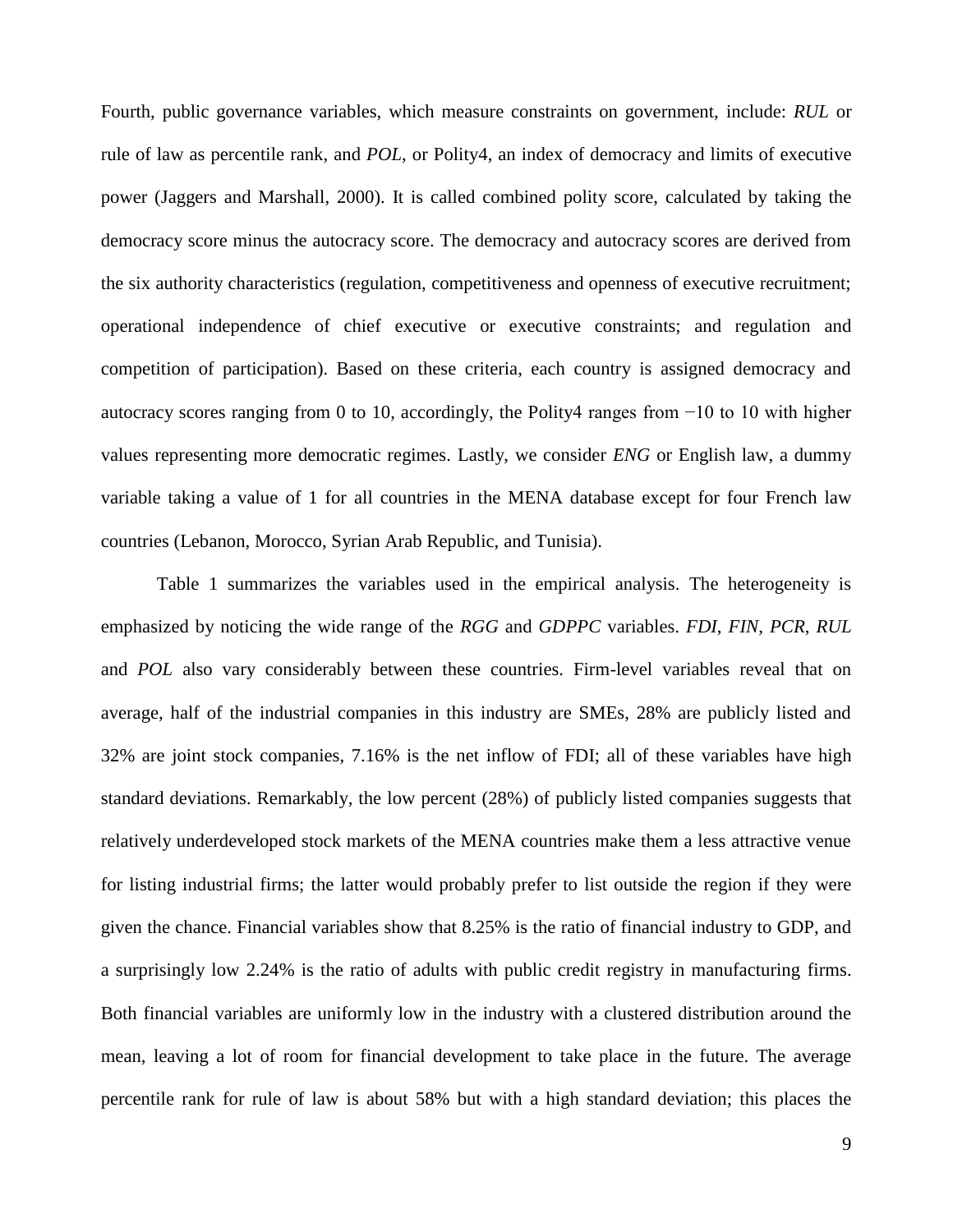industry at better than half-way with respect to this measure. It is important to note that the average for *POL* is a negative 6.3, indicating a very low rating on the democracy scale.

Table 2 breaks down some key variables by country. Yemen, Bahrain and Kuwait are shown to possess the highest index of SMEs among their industrial firms. Saudi Arabia has the lowest democracy index in this sample, whereas, Lebanon has the highest democracy index score. Bahrain, Morocco and Tunisia have the highest percent of listed and joint-stock industrial companies. This reflects export-oriented industrialization policies in these countries during the last decade with an effort to increase the access of industrial firms to the financial markets. Table 3 presents the correlation matrix between all the variables. We find that *FDI* correlates positively with *RGG*; moreover, firms in lower income per capita countries tend to benefit their economies more from *FDI* inflows*.* We observe that industrial *SMEs* are positively correlated with GDP per capita, probably due to an appreciation of the importance of these firms for the dynamism and growth of the private industrial sector and a concerted effort in these richer countries to encourage the growth of small and medium firms*.* The financial variables are generally positively correlated with economic growth and GDP per capita, consistent with the strong relationship between these variables and growth in developing countries (Huang and Lin, 2009). The public governance variables show that, while *RUL* correlates positively with income per capita, in agreement with Kobeissi (2005), it correlates negatively with economic growth. This could indicate that while anticorruption policies are present, they still should be crafted to support further legal protection of rights that would be consistent with economic growth. We also find that *POL* correlates positively with growth but negatively with income per capita. Since *POL* has an average of negative 6.3 in MENA, this means that the current political system is associated with a higher economic growth (this is mostly seen in Gulf Cooperation Council countries like Saudi Arabia, Kuwait, Oman and Bahrain). It is observed that gaining more democracy in the region is likely to increase economic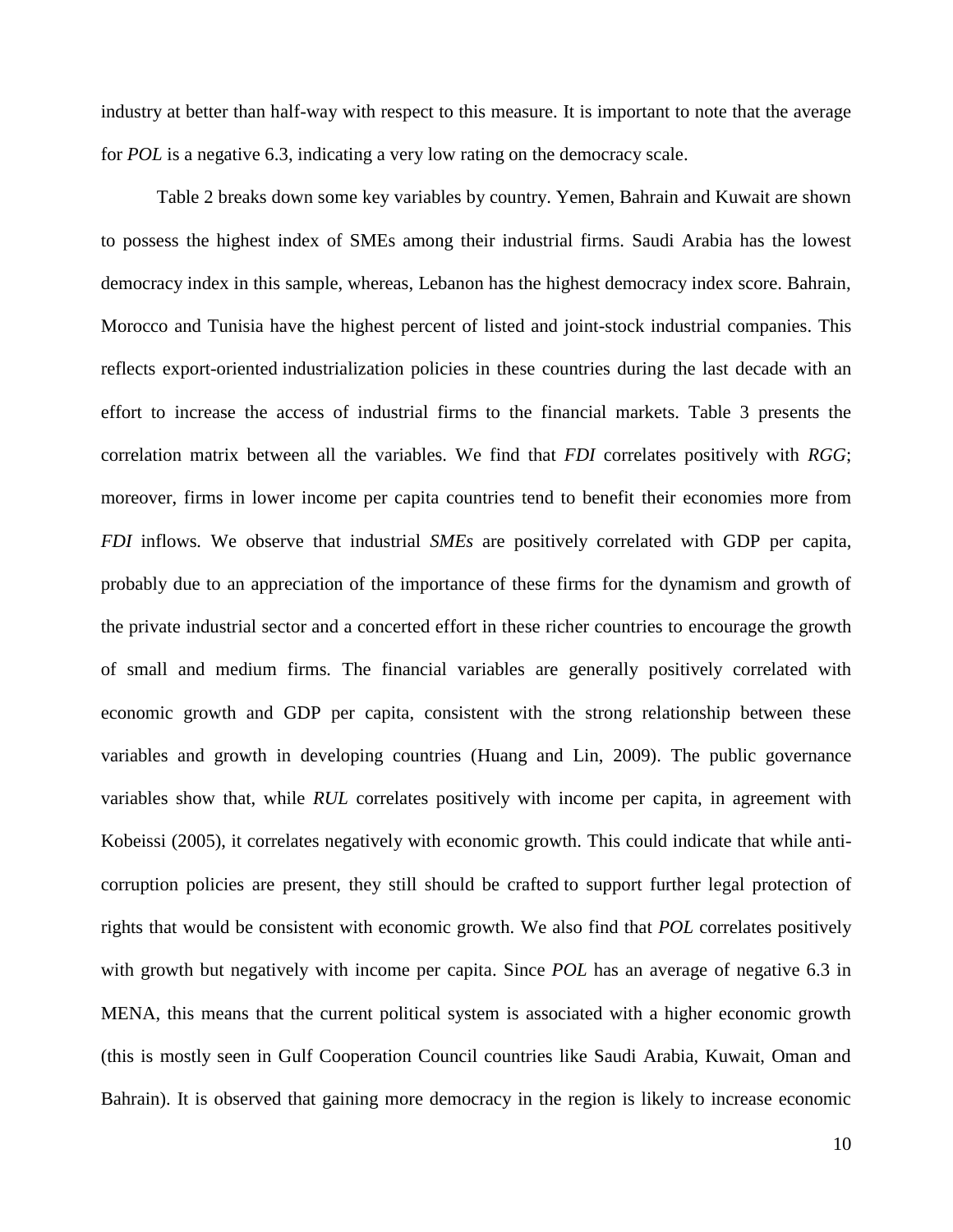growth but not likely to help income per capita. This may underline the role of democracy in the MENA growth rates.

#### *3.2. Methodology and hypotheses*

The primary objective of this study is to examine the role of the above variables in understating the determinants of economic growth in the MENA region. The structure of panel data allows us to follow firm  $j(j=1,...,J)$  located in country  $c$   $(c=1,...,C)$  across time  $t(t=1,...,T)$ . The benchmark specification can be represented as:

Denchmark specification can be represented as:

\n
$$
RGG_{ct} = \alpha_0 + \alpha_1 \text{SME}_{jt} + \alpha_2 \text{PUB}_{jt} + \alpha_3 \text{INT}_{jt} + \alpha_4 \text{GDPPC}_{ct} + \alpha_5 \text{FDI}_{ct} + \alpha_6 \text{LIF}_{ct} + \alpha_7 \text{TEL}_{ct} + \alpha_8 \text{FIN}_{ct} + \alpha_9 \text{PCR}_{ct} + \alpha_{10} \text{RUL}_{ct} + \alpha_{11} \text{POL}_{ct} + \varepsilon_{ct}
$$
\n
$$
(1)
$$

where,  $\varepsilon_{ct}$  is the stochastic error term. This benchmark specification can be estimated by using fixed effects model or random effects model to treat the country effects that are not captured by the independent variables. In the fixed effects model, we assume that country effects such as colonial and internal conflicts history, corruption levels, quality of public administration, etc. are (nuisances) captured by including "country dummies" to account for unexplained variation. Under the fixed effects model, no assumptions are made about these country effects. Here, we are interested in comparing the scores on the dependent variable (annual growth rate) among the levels of the factor (country dummies); this is realized through an empirical specification which involves differences between means.

However, in the random effects model, these factors are assumed to follow a probability distribution specification with a known mean and variance. Thus, in this model, the variance of unexplained factors is estimated, while in the fixed model the same variance is assumed to be distributed with infinite value. The random effect model does not encompass specific differences in means; rather, it expresses the degree to which the random factor accounts for variance in the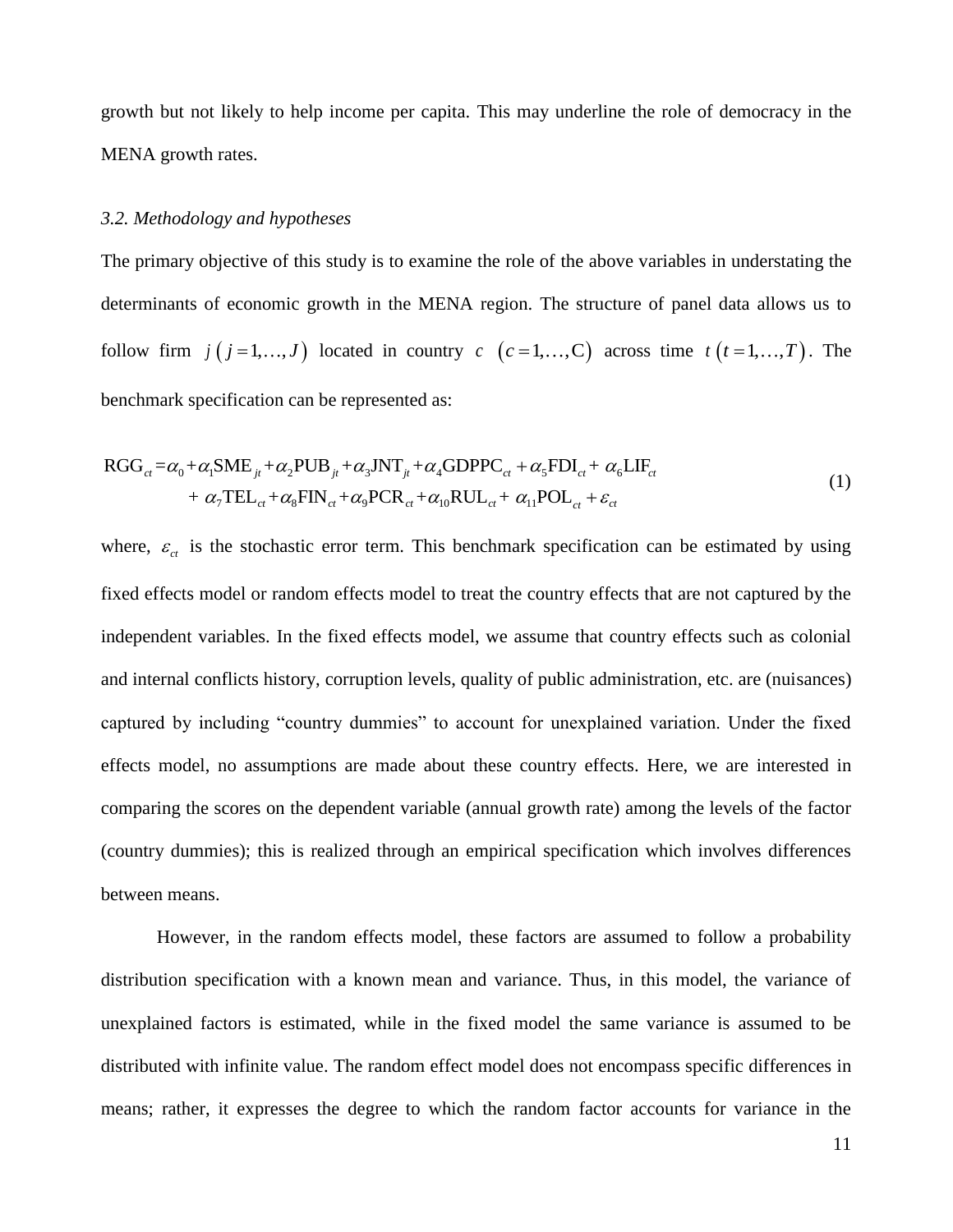dependent variable. One disadvantage when using random effects model is the bias problem in which country effects must not be correlated with the independent variables that are included in the model rendering random effects estimators inconsistent.

In this paper, we suspect the existence of a correlation between unexplained factors and the independent variables. For example, the variable *LIF* could be correlated with these factors when the dependent variable is the growth rate (e.g., Barro 1997). To confirm the appropriate model, we rely on the Hausman test. The null hypothesis for the Hausman test is that the random effects model is consistent. Thus, if the *p*-value is significant then we can proceed with the fixed effects model.

We also estimate an alternative specification in which the financial sector interacts with some macroeconomic and corporate governance variables as follows: we also estimate an alternative specification in w<br>some macroeconomic and corporate governance variables as<br> $RGG_{ct} = \alpha_0 + \alpha_1 SME_{jt} + \alpha_2 PUB_{jt} + \alpha_3 JNT_{jt} + \alpha_4 FDI_{ct} + \alpha_5 LIF_{ct}$ ve also estimate an alternative specification in which the<br>
croeconomic and corporate governance variables as follows:<br>  $\alpha_0 + \alpha_1 \text{SME}_{jt} + \alpha_2 \text{PUB}_{jt} + \alpha_3 \text{JNT}_{jt} + \alpha_4 \text{FDI}_{ct} + \alpha_5 \text{LIF}_{ct}$ 

some macroeconomic and corporate governance variables as follows:  
\n
$$
RGG_{ct} = \alpha_0 + \alpha_1 SME_{jt} + \alpha_2 PUB_{jt} + \alpha_3 JNT_{jt} + \alpha_4 FDI_{ct} + \alpha_5 LIF_{ct}
$$
\n
$$
+ \alpha_6 TEL_{ct} + \alpha_7 FIN_{ct} + \alpha_8 PCR_{ct} + \alpha_9 RUL_{ct} + \alpha_{10} POL_{ct}
$$
\n
$$
+ \alpha_{11} FIN_{ct} * POL_{ct} + \alpha_{12} FIN_{ct} * RUL_{ct} + \alpha_{13} FIN_{ct} * FDI_{ct} + \alpha_{14} FIN_{ct} * ENG_{ct} + \varepsilon_{ct}
$$
\n(2)

The first hypothesis that we are testing is the importance of the level of *FDI* in the manufacturing sector, and checks whether *FDI* contributes positively to GDP growth. We suggest that the size of the *FDI* in the manufacturing firm positively affects the economic growth. The reasoning is that when *FDI* is injected into manufacturing firms, it helps them innovate and employ more youth. Hence, this provides necessary technical resources and experience through the learning curve that would help spur economic growth in the country as a whole.

The second hypothesis touches on the relation between the financial variables (size of the financial industry and public credit registry of adults) and the GDP growth. It indicates that financial variables lead to more financial deepening, which in turn promotes growth. The third hypothesis connects the rule of law and degree of democracy positively with GDP growth. We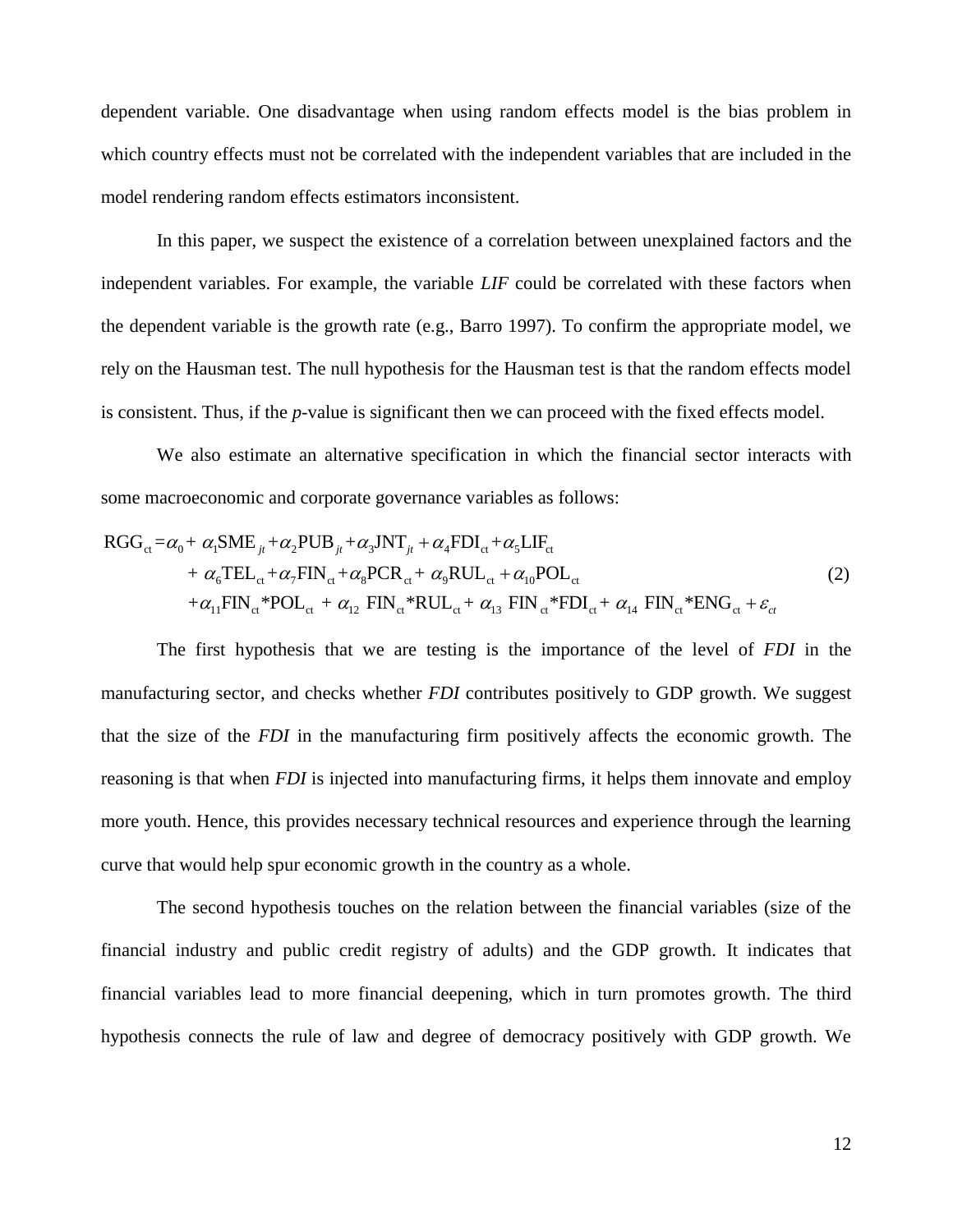propose that political pluralism and public governance have beneficial effects on businesses and overall economic activity.

The last hypothesis is a composite one; it deals with the interaction of financial variables in the manufacturing sector with some macro and public governance variables, and how they affect the GDP growth. It examines whether rule of law, democracy, foreign direct investment and English law origin benefit from the existence of the financial variables in the manufacturing sector in order to promote economic growth.

#### **4. Results and policy implications**

The empirical analysis examines the determinants of annual growth rates in these countries located in the MENA region. The dependent variable in all our specifications is the annual growth rate. The independent variables are divided among the firm-level (controls), macroeconomic, financial, and public governance variables. The controls also include the country fixed effects. Indeed, the panel nature of our data allows us to control for the unobserved country specific factors through country fixed effects.

Table 4 reports the estimated coefficients of the fixed effects model presented in equation (1). The Hausman test results reported in Table 4 show that all the *p*-values are below 0.05. Thus, the null hypothesis that the random effects estimators are consistent is rejected indicating that the fixed effect model is more efficient than the random effect model when studying the contribution of institutional and financial development to growth. This helps us to avoid the inconsistent estimators associated with random effects models. The results of F-statistic also reject the null hypothesis that pooled least squares is the correct model in favor of the fixed effects model. The results of this test show significant statistics in all specifications. We also use the adjusted R-squared, the loglikelihood and the Akaike information criterion (AIC) as goodness-of-fit indicators. Accordingly,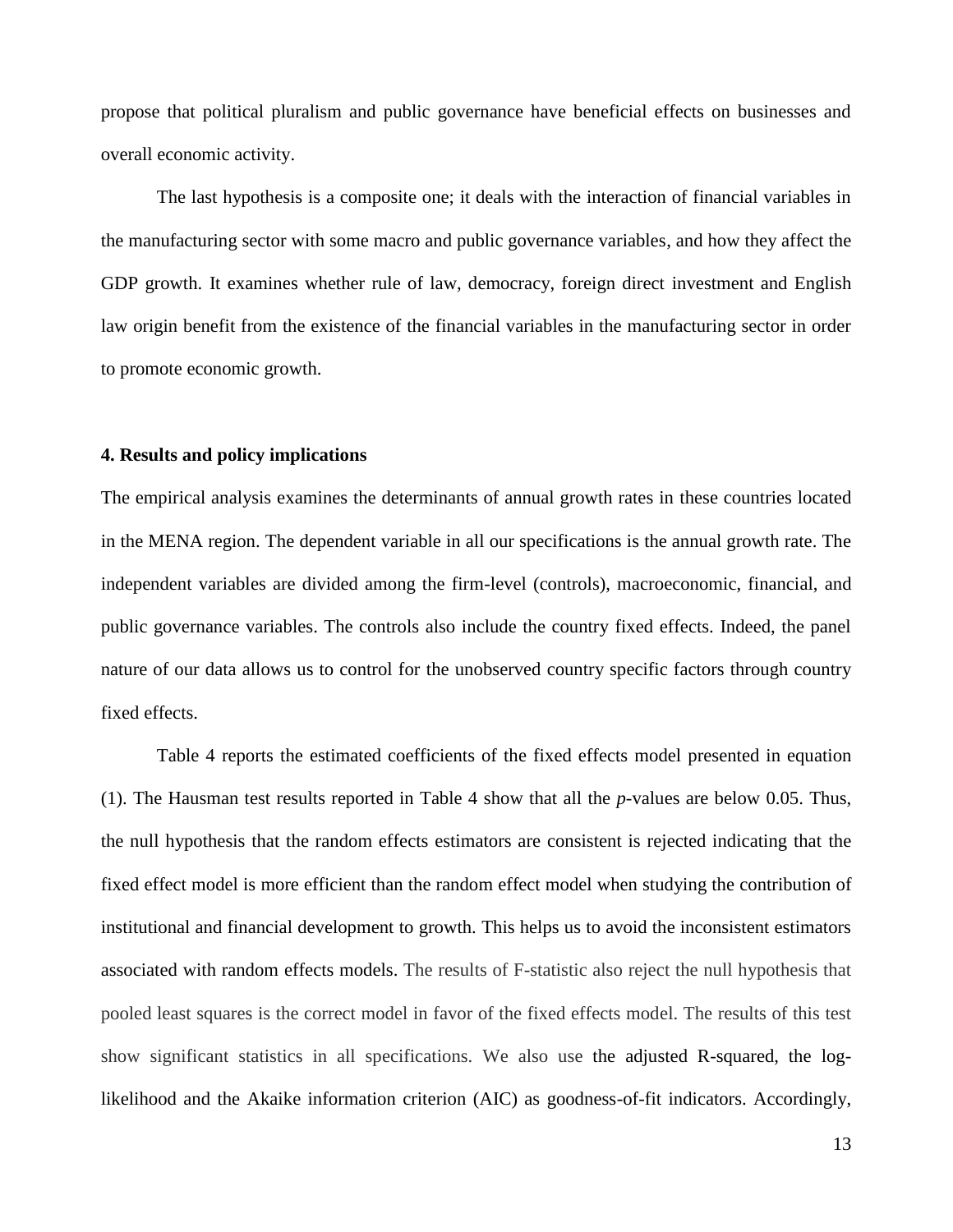high adjusted R-squared and log-likelihood values in conjunction with lower values on the AIC indicate a good-fitting model when comparing all specifications in columns 1 to 4.

Column (1) presents the results from an empirical specification that includes firm characteristic variables and macroeconomic variables. The results reveal that all macro variables have a positive and statistically significant effect on economic growth. Specifically, the results suggest that FDI, life expectancy, and the existence of telephone lines are positively correlated with economic growth. The estimated coefficient value of FDI equals 0.345 significant at the 1 percent level indicating that a 1 percent increase in the FDI flows leads to a 0.345 percent change in the growth. This is consistent with the findings of several previous empirical studies (e.g., Borensztein *et al.*, 1998; Xu, 2000; Wang, 2009). The results of the life expectancy and telephone lines variables imply estimated coefficients of 0.332 and 0.055, respectively. These macroeconomic indicators of quality of healthcare and telecommunication industry, when lagging behind, become hurdles in inclusive socio-economic growth of countries; they are found to be robust in increasing economic growth (Igyor, 1996; Todaro and Smith, 2011). This is in line with some recent empirical studies from the MENA region showing that there exists a strong positive relationship between the use of information and communication technology (ICT) and economic growth in the long run (see for example the case of Qatar in Darrat and Al-Sowaidi, 2010 and the case of Lebanon in Abosedra and Fakih, 2014).

Column (2) keeps the firm-level variables but adds financial variables covering the ratio of the financial industry to GDP (*FIN*) and public credit registry coverage of adults (*PCR*). The estimated coefficients on these variables are positive and statistically significant with the level of *PCR* being slightly more important than the level of *FIN*. It indicates that an increase of 1 percent in the ratio of financial deepening and the coverage of public credit registry leads to an increase in the economic growth by 0.193 and 0.242 percent, respectively. These results can be related to the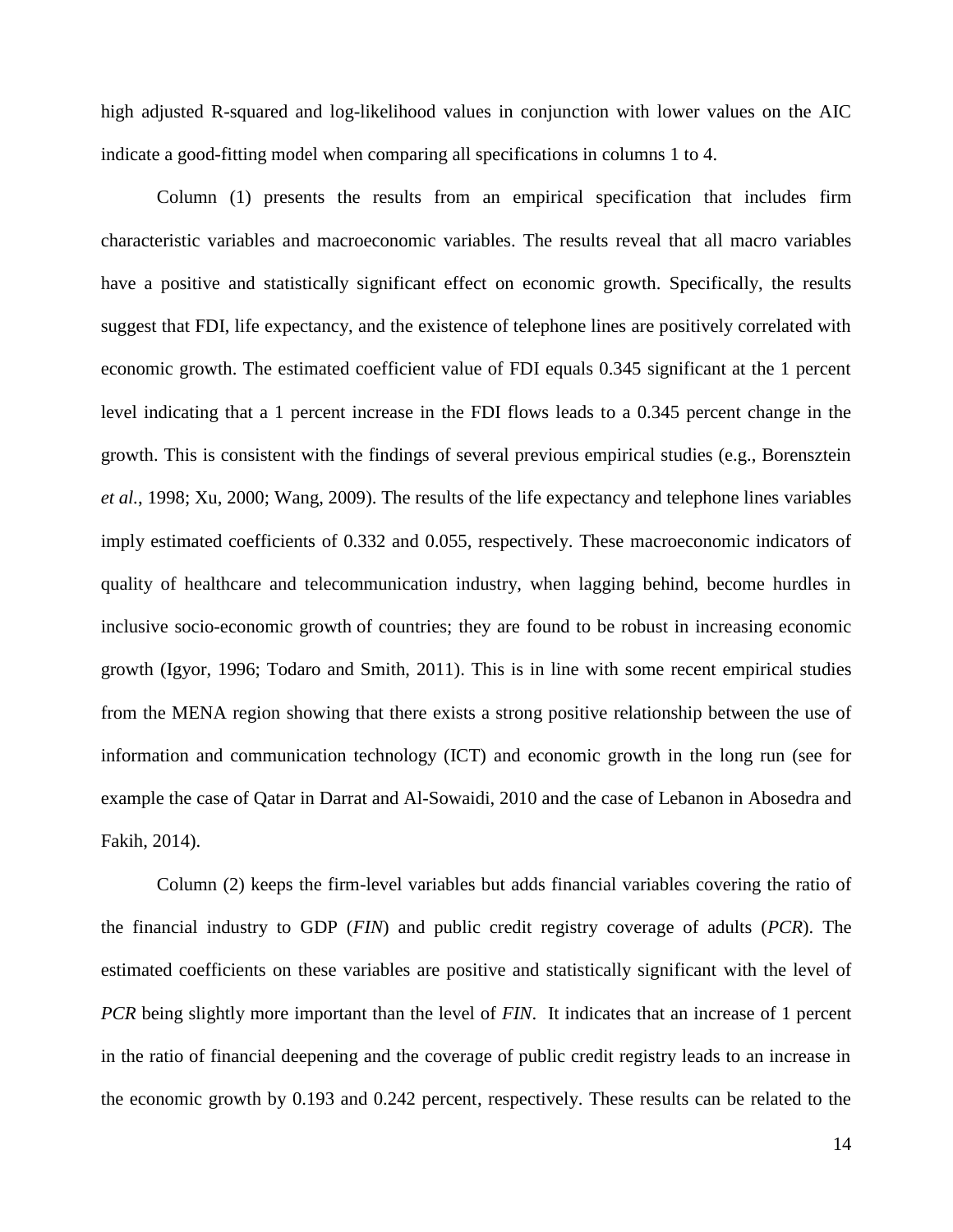well-established literature that examined the effects of financial health of the country on economic growth (e.g., Levine and Zervos, 1998; Quartey and Prah, 2008; Abu-Bader and Abu-Qarn, 2008) and are in line with some previous empirical findings from the MENA region (Darrat and Al-Sowaidi, 2010; Abosedra and Fakih, 2014). They underline the role of national financial development levels in promoting economic growth where financial development is a necessary precondition for economic growth (e.g., Katircioglu *et al.*, 2007; Awojobi, 2013). This aspect of literature has primarily focused on the the 'supply-leading' hypothesis stating that a sound and efficient financial system can enhance the overall level of economic activities and improve efficiency.

In column (3), we control for firm-level variables and we introduce public governance variables covering the rule of law as percentile rank (*RUL*) and the index of democracy and limits of executive power (*POL*). The results indicate that public governance variables are also positively affecting growth, with the level of *POL* taking primary importance over the level of *RUL*. These results seem to suggest that enforcing the rule of law and public governance mechanisms play an effective role in supporting economic growth (Beck *et al.*, 2000; Allen *et al.*, 2005) in developing countries (Yao and Yueh, 2009).

In column (4), the full model, which includes all variables, is estimated. The results of all socio-economic, financial inclusion and public governance variables are robust and still positive and significant with the exception of FDI variable. Indeed, it is found that FDI now exerts a negative effect on economic growth. This result indicates that FDI plays an ambiguous role in contributing to economic growth. These mixed results on FDI have been debated in the FDI-Growth literature depending on the capacity of FDI in the host country to absorb the foreign technology and investment (Obwona, 2001). By the same line, Smarzynska (2004) argues that international firms may focus their activities in the highly productive sector leading less industrious firms to decrease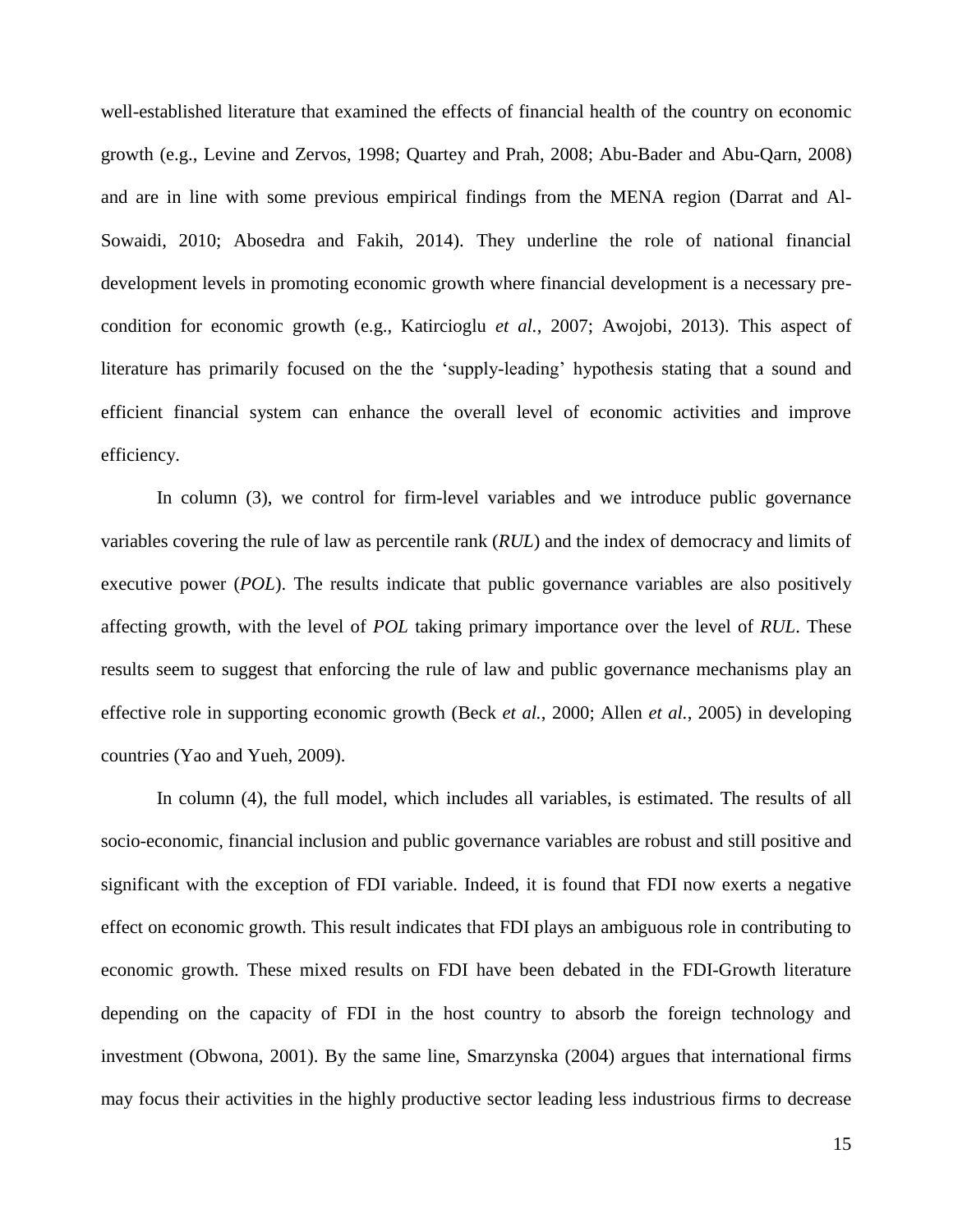their activities and to exit that sector. Finally, Cobham (2001) notes that the crowding out of domestic firms leading to a contraction in the size of the industry and, possibly, to a reduction in the employment levels. This ambiguous effect forces us to think of studying the interaction of FDI with some financial variables. The reasoning behind this interaction is to check how the FDI works with financial markets in affecting the economic growth. Finally, when looking at the likelihood levels from different empirical specifications, we notice that the full model in column (4) has the largest explanatory power. Additionally, this model scores the highest R-square and the lowest AIC values.

Table 5 shows the results derived from estimating equation (2) to study the possible interplay of the financial variables with *FDI* and some public governance variables. We run the Hausman test and found that all the *p*-values are below 0.05. Thus, the null hypothesis that the random effects estimators are consistent is rejected indicating that the fixed effect model is more efficient than the random effect model with the interaction terms. The results of F-statistic also reject the null hypothesis that pooled least squares is the correct model in favor of the fixed effects model. We also use the adjusted R-squared, the log-likelihood and the Akaike information criterion (AIC) as goodness-of-fit indicators. It should be noted that the model controls for the same firm variables in all our specifications in Table 5.

The interaction of *FIN* and *POL* is displayed in column (1) of the table. We find that the term *FIN\*POL* is negative and significant. This result can be explained by the fact that democracy (as measured by Polity4) in financially developed MENA manufacturing companies does not promote economic growth. That is, countries with benevolent dictators result in a better yield of financial development on economic growth in the industrial sector. This result is in line with research by Mulligan *et al.* (2004) and Yang (2011). In column (2) of Table 5, the sign of the interaction term *FIN\*RUL* is positive and significant, suggesting that *FIN* in industrial companies complements rule of law to expand the growth in MENA countries as expected from the theory and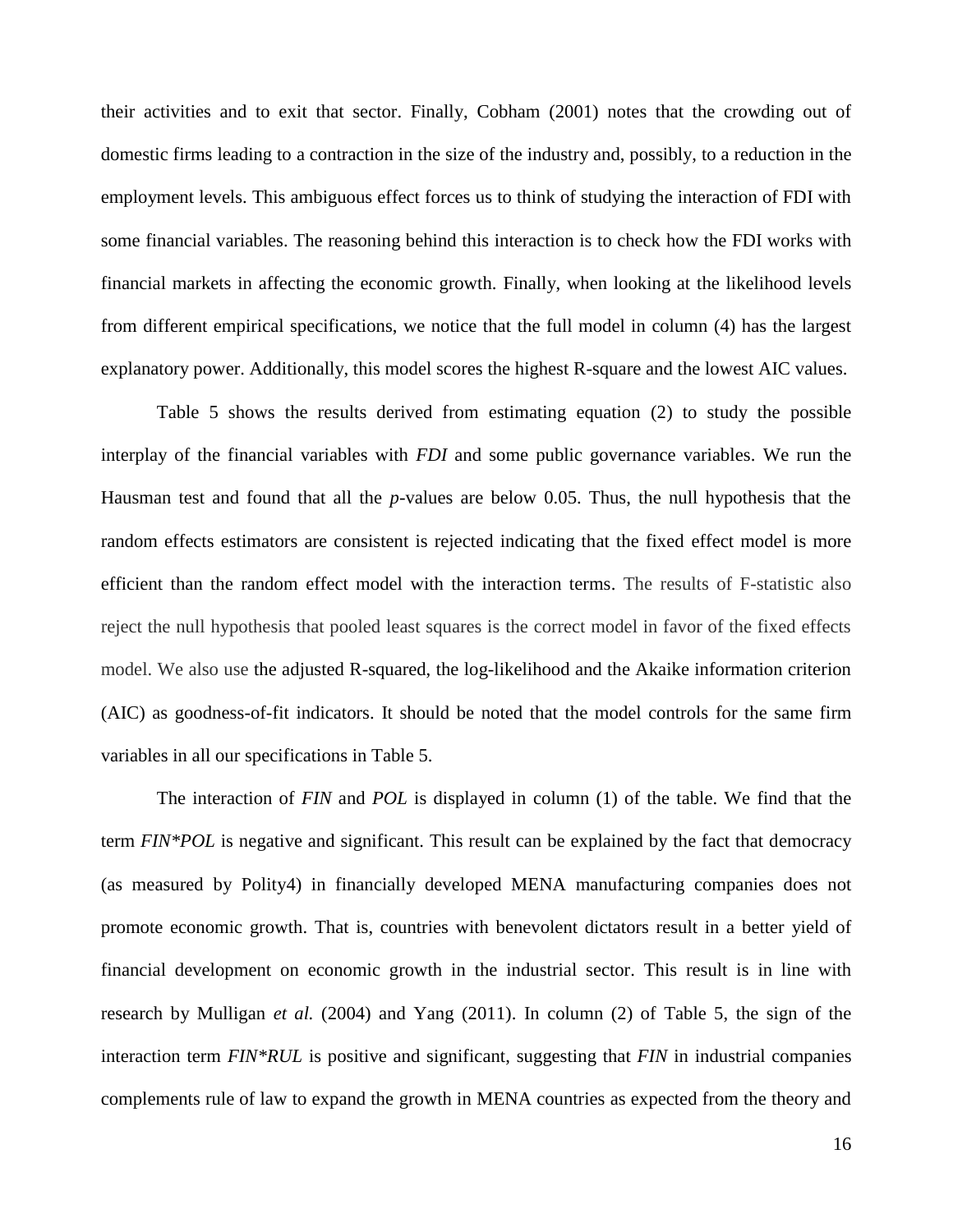empirical literature (Elmi and Ariani, 2010). Surprisingly, we find that *FDI* has a negative growth effect on industrial companies in MENA countries, as can be seen from the sign of the *FIN\*FDI* term in column (3) of Table 5. Possibly, these countries, currently not sufficiently financially developed, do not completely benefit from *FDI* inflows. This result is not in line with the Alfaro *et al.* (2004) findings. Alfaro *et al.* (2004) investigate the interaction term between FDI and financial markets and find a significant and positive relationship when domestic investment is added to the independent variables, thus suggesting a positive externality effect of FDI. In contrast, in column (4) of Table 5, MENA English law countries are found to have higher financial development as evidenced by the significant positive sign of *FIN\*ENG* term. This effect on growth is in line with the work of La Porta *et al.* (1997). It is worth mentioning that the specification presented in column (3) of Table 5 shows the best goodness-of-fit compared to the results of column (4) as shown by the adjusted R-squared, the log-likelihood and the AIC values.

The above results naturally suggest that specific institutional reform policies can be important for policy makers in attempting to accelerate economic growth. Namely, since the variable *ENG* interacts positively with financial development, then legal reforms, such as emulating English law in the French law countries, promise to benefit for the MENA manufacturing sector. First, FDI is being blocked from transferring knowledge to this sector because of low financial development in MENA. Second, SMEs would be able to diversify their capital structure further if listing on the regional stock markets were an attractive proposition. Instead of meeting external finance needs through taking private bank loans, and having to possess many guarantees for such loans, they would be able to raise capital in the local equity markets.

The positive effect of *RUL* on *FIN* also suggests that improvement in legal systems granting more property rights, are also needed to go hand in hand with the financial development, in order to increase growth. Moreover, since the variable *POL* was not found to add to *FIN*, this proposes that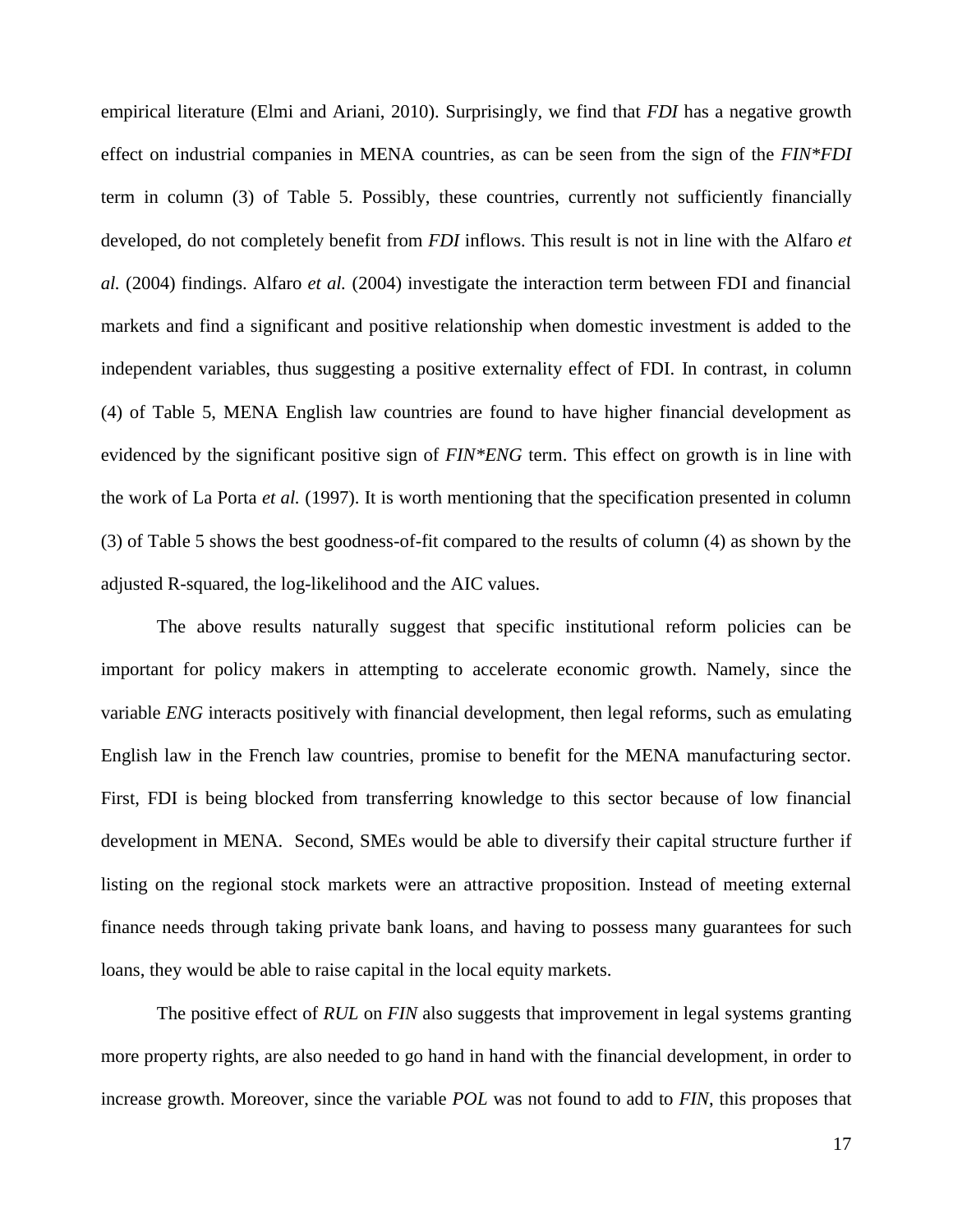political reforms in the region aiming to decrease authoritarianism and limiting executive power, may not be crucial to allow industrial companies in MENA countries to boost economic growth. Therefore, the focus should be multifaceted on first liberalizing financial markets, and second enhancing the role of institutions to re-enforce the confidence in the MENA economies; these reforms would then help to lift the industrial sector up, thus positively affecting the economic growth in the region.

#### **5. Concluding remarks**

The hypothesis that institutional development is a necessary pre-condition for economic growth has been studied extensively in the literature for several decades. This paper investigates the role of institutions (including civil law origin), financial deepening and degree of regime authority on growth rates in the MENA region using panel data and a sample of manufacturing firms for the period 2007-2010. Indeed, the manufacturing sector in the MENA region is currently characterized by low grades through various indicators of international competitiveness compared to other developing countries.

The empirical investigation comes up with three conclusions. First, we find that the level of FDI in manufacturing firms increases economic growth. This conclusion is aligned with the general theory where FDI helps facilitate employment of youth and uses entrepreneurial talent to benefit economic growth. However, when we run the full model, the effect of FDI becomes negative indicating the ambiguous outcome of this variable. Second, the results show that there is a positive and significant relationship between financial variables (size of the financial industry and public credit registry of adults), and the GDP growth. Third, the results reveal that governance and institutions have an important role in promoting economic growth; for instance, countries, where the rule of law is more prevalent, can witness a larger benefit from financial development on their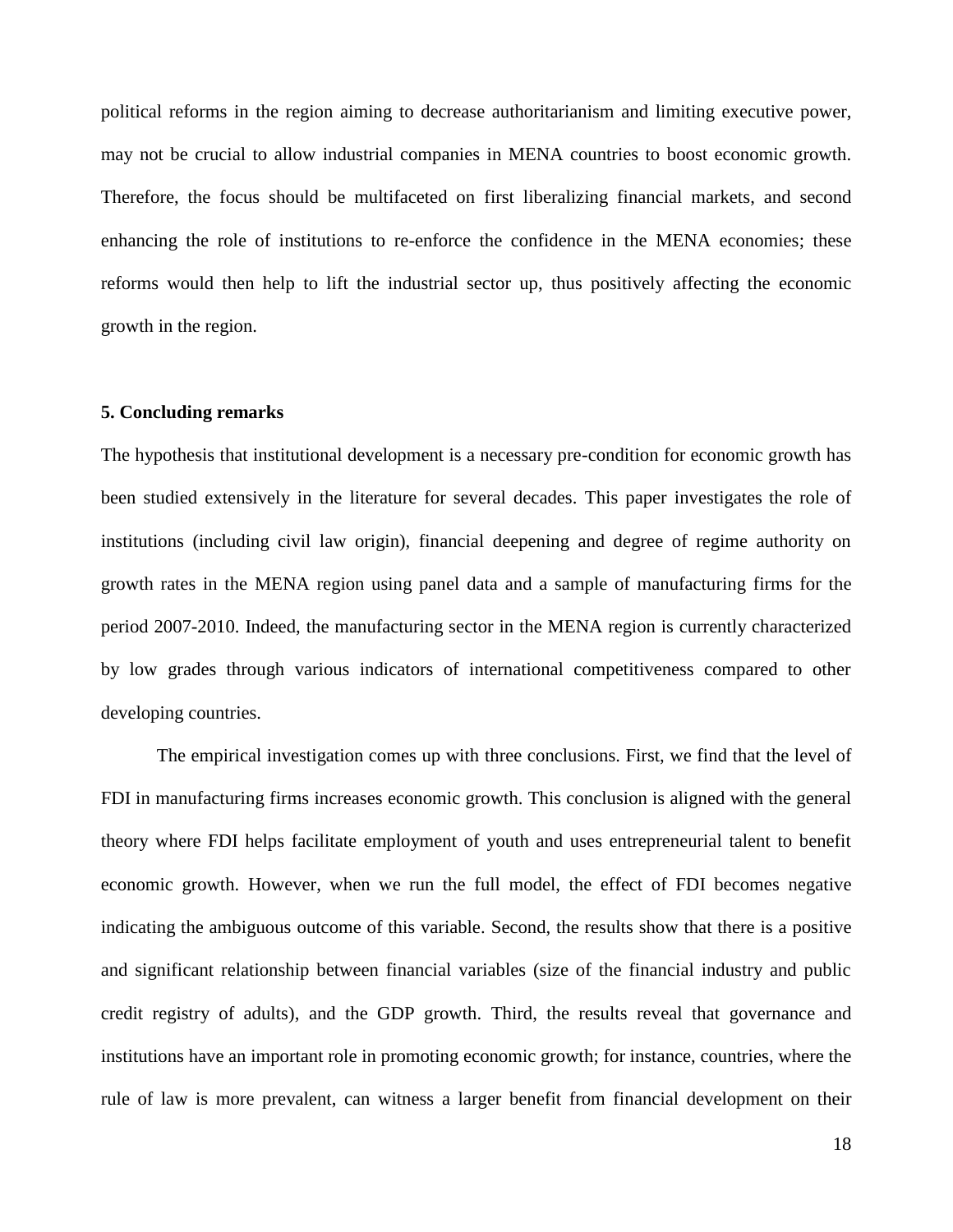manufacturing sector. Furthermore, origin of civil law affects the economic growth from a colonial history background; English civil law enhances the effect of financial development. This may further suggest that reforms in French law countries can potentially benefit their financial markets. Therefore, policies aiming at improving the efficiency of the financial institutions and the enforcement of laws should persist over a prolonged period of time, in order to have a powerful impact on the growth of the MENA economies. Our results seem to suggest that, the deferral impacts of FDI on economic growth could reduce the interest in developing the financial sector or the enforcement of laws as they would, seem less important for economic growth. This is to say that steps to further improve the financial and governance institutions should continue over an extended period of time to have their desirable impacts in terms of higher long-run growth. Policymakers should also pursue their efforts to undertake financial reforms that improve the quality and the transparency of financial transactions. This is important because countries without sufficiently developed financial markets, cannot benefit from FDI to the fullest extent. Therefore, in the current stage of financial development, the industrial sector witnesses less importance of the FDI as a vehicle for cross-border knowledge transfer in MENA companies. It would be of interest for future research on the role of FDI in the MENA region to investigate how country effects interact with FDI.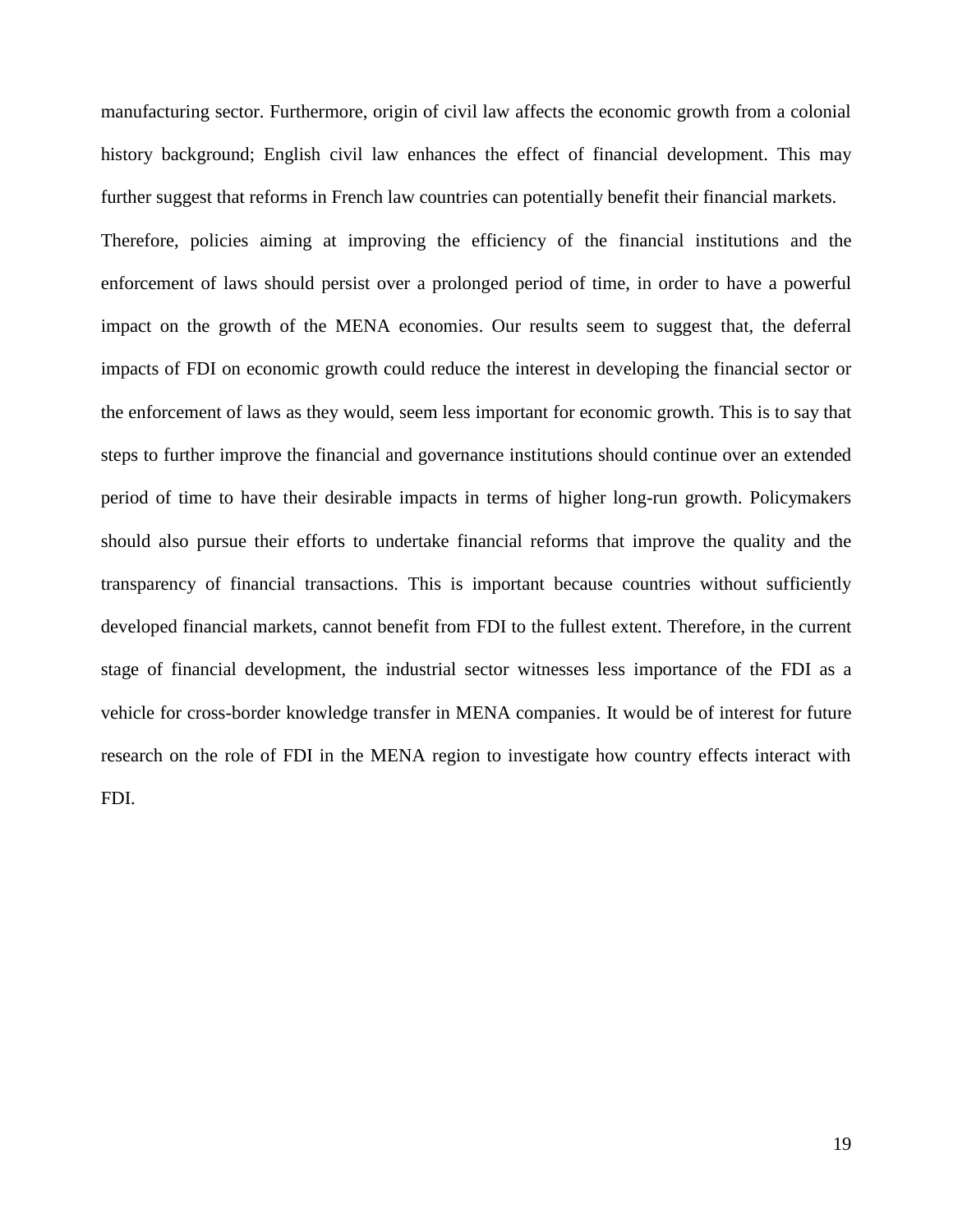#### **References**

Abosedra, S. and Fakih, A. (2014), "The Relationships between Economic Growth, Financial Deepening, And Information and Communication Technology: Empirical Evidence from Lebanon", *Journal of Economics Research*, Vol.19 No.1, pp. 1-17.

Abu-Bader, S. and Abu-Qarn, A.M. (2008), "Financial Development and Economic Growth: Empirical Evidence from MENA Countries", *Review of Development Economics*, Vol.12 No.4, pp. 803-817.

Acemoglu, D. and Robinson, J.A. (2012), *Why Nations Fail: the Origins of Power, Prosperity and Poverty*, Crown Publishers, New York, NY.

Acemoglu, D. and Robinson, J.A. (2013), "Economics versus Politics: Pitfalls of Policy Advice", *Journal of Economic Perspectives*, Vol.27 No.2, pp. 173-92.

Ahmed, M. (2010), "Trade Competitiveness and Growth in the MENA Region', in Hanouz, M. and Khatib, S. (Eds.), Arab World Competitiveness Review 2010: 23-26.

Alfaro, L., Chanda, A., Kalemli-Ozcan, S. and Sayek, S. (2004), "FDI and economic growth: the role of local financial markets", *Journal of International Economics*, Vol.64 No.1, pp. 89-112.

Allen, F., Qian, J. and Qian, M. (2005), "Law, Finance, and Economic Growth in China", *Journal of Financial Economics*, Vol.77 No.1, pp. 57-116.

Al-Yahya, K. and Airey, J. (2013), *Small and Medium Sized Enterprises in MENA: Leveraging Growth Finance for Sustainable Development*, Heart Mind Strategies, Citi Foundation and Shell Foundation.

Awojobi, O. (2013), "Does Trade Openness and Financial Liberalization Foster Growth: An Empirical Study of Greek Economy", *International Journal of Social Economics*, Vol.40 No.6, pp. 537-555.

Barro, R.J. (1997), *Determinants of Economic Growth: A Cross-Country Empirical Study*, MIT Press, Cambridge, MA.

Beck, T., Levine, R. and Loayza, N. (2000), "Finance and the Sources of Growth", *Journal of Financial Economics*, Vol.58 No.1-2, pp. 261-300.

Bernard, A.B. and Jensen, J.B. (1999), "Exceptional Exporter Performance: Cause, Effect or Both?", *Journal of International Economics*, Vol.47 No.1, pp. 1-25.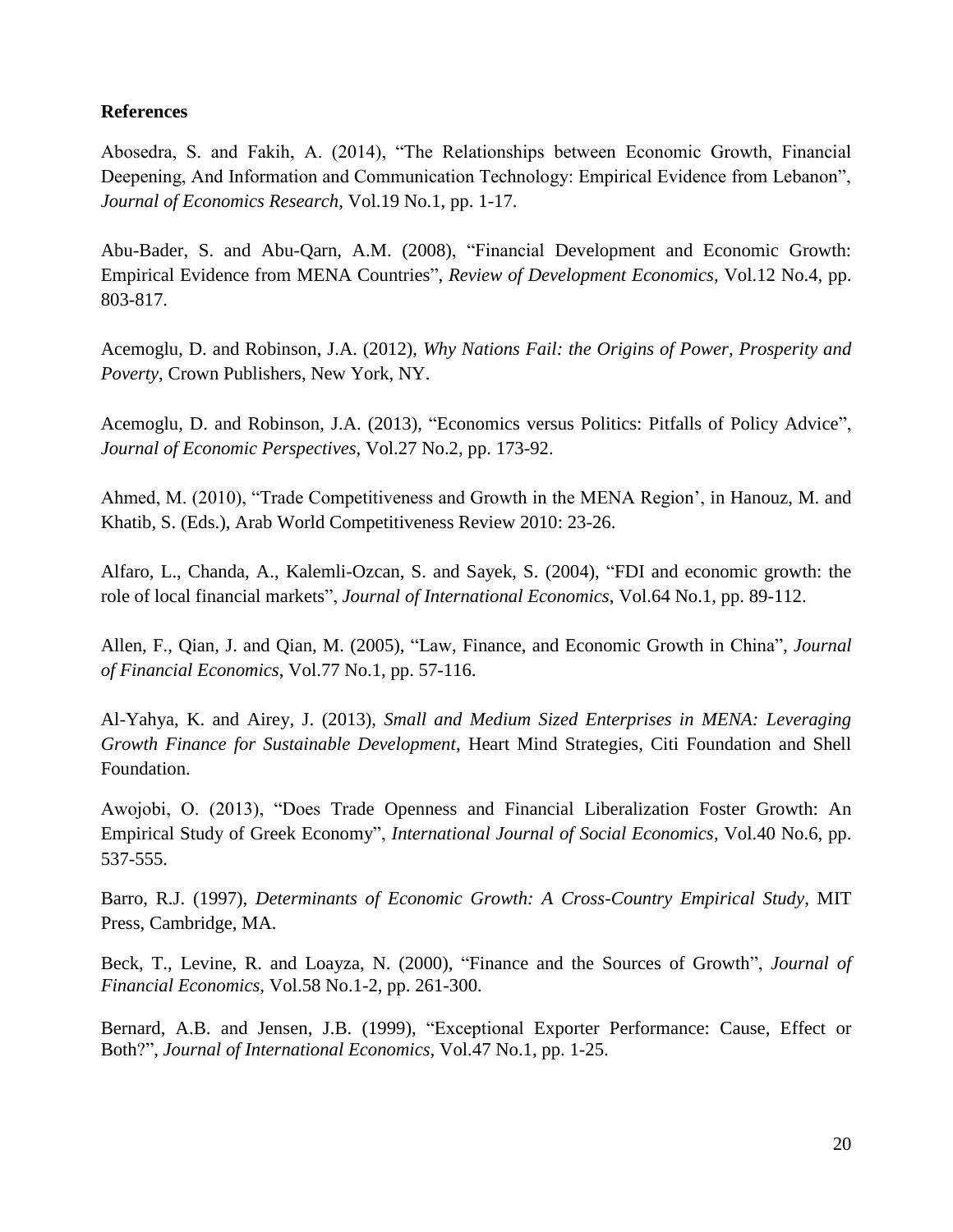Blackburn, K. and Forgues-Puccio, G.F. (2010), "Financial Liberalization, Bureaucratic Corruption and Economic Development", *Journal of International Money and Finance*, Vol.29 No.7, pp. 1321- 1339.

Borensztein, E., De Gregorio, J. and Lee, J-W. (1998), "How Does Foreign Direct Investment Affect Economic Growth?", *Journal of International Economics*, Vol.45 No.1, pp. 115-35.

Carkovic, M. and Levine, R. (2005), "Does Foreign Direct Investment Accelerate Economic Growth?", in Moran, T.H., Graham, E.M., and Blomström, M. (Ed.), Does Foreign Direct Investment Promote Development? Washington, DC: Institute for International Economics and Center for Global Development.

Cobham, A. (2001), "Capital Account Liberalization and Impact on the Poor", Oxfam and Bretton Woods project, United Kingdom.

Dang, D.A. (2013), "How Foreign Direct Investment Promote Institutional Quality: Evidence from Vietnam", *Journal of Comparative Economics*, Vol.41 No.4, pp. 1054-1072.

Darrat, F.A. and Al-Sowaidi, S.S. (2010), "Information Technology, Financial Deepening and Economic Growth: Some Evidence from A Fast Growing Emerging Economy", *Journal of Economics and International Finance*, Vol.2 No.2, pp. 28-35

De Mello, L. (1999), "Foreign Direct Investment-Led Growth: Evidence from Time Series and Panel Data", *Oxford Economic Papers*, Vol.51 No.1, 133-151.

Dornbusch, R. and Reynoso, A. (1989), "Financial Factors in Economic Development", *American Economic Review*, Vol.79 No.2, pp. 204-209.

Elmi, Z.M. and Ariani, F. (2010), "Governance and Financial development in MENA region", *Australian Journal of Basic and Applied Sciences*, Vol.4 No.12, pp. 6021-6024.

Fakih, A., and Ghazalian, P. (2014), "Which Firms Export? An Empirical Analysis for the Manufacturing Sector in the MENA Region", *Journal of Economic Studies*, Vol.41 No.5, pp. 672- 695.

Farzaneh, R. (2011), "Youth Population and Employment in the Middle East and North Africa: Opportunity or Challenge?", New York: Department of Economic and Social Affairs, Population Division - United Nations Secretariat.

Glaeser, E.L., La Porta, R., Lopez-de-Silanes, F. and Shleifer, A. (2004), "Do Institutions Cause Growth?", *Journal of Economic Growth*, Vol.9 No.3, pp. 271-303.

Hewko, J. (2002), "Foreign Direct Investment in Transitional Economies: Does the Rule of Law Matter?", *East European Constitutional Review*, pp. 71-79.

Huang, Y. (2011), *Determinants of Financial Development*, Palgrave McMillan, United Kingdom.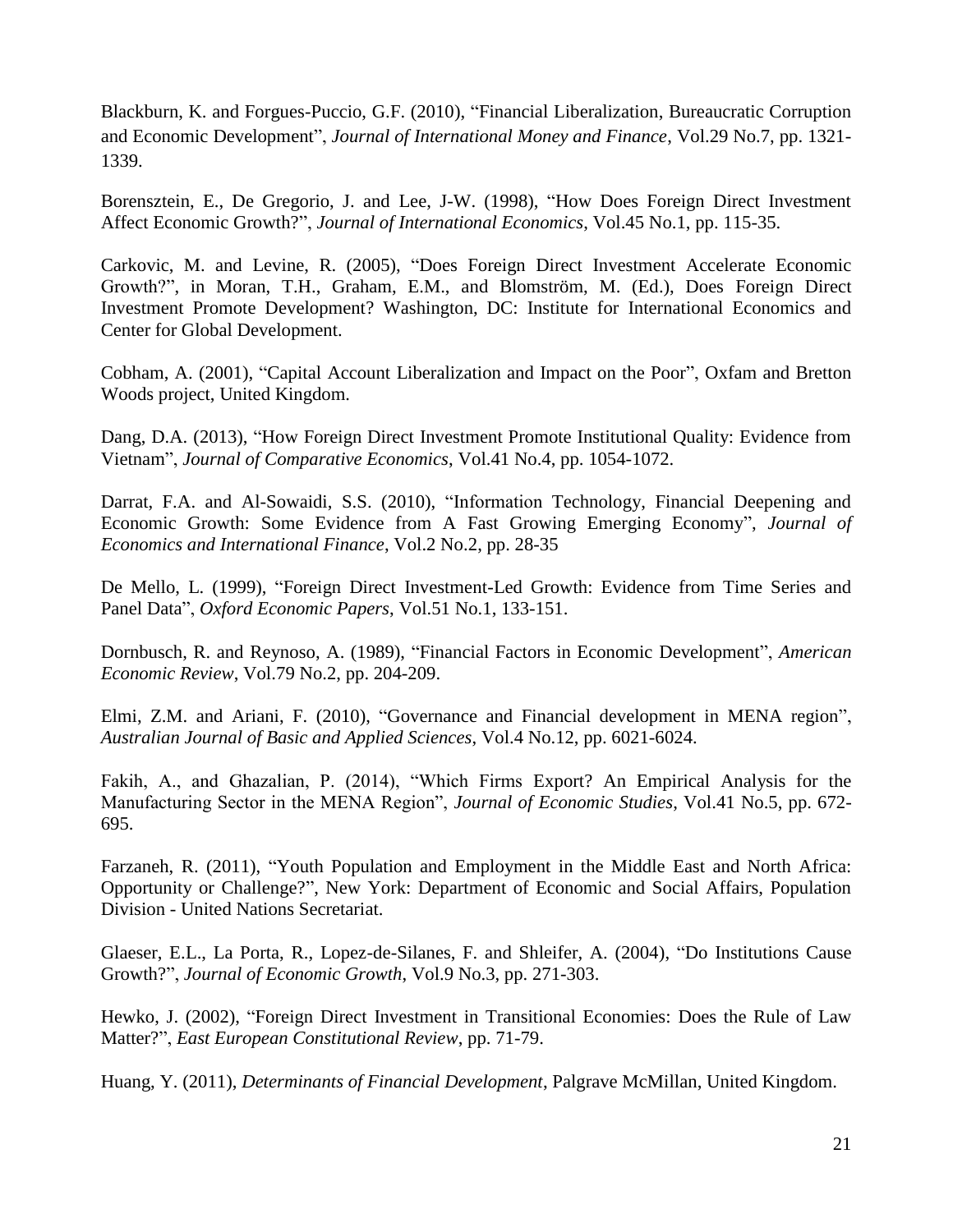Huang, H. and Lin, S.-C. (2009), "Non-Linear Finance—Growth Nexus: A Threshold with Instrumental Variable Approach", *Economics of Transition*, Vol.17 No.3, pp. 439-466.

Igyor, G.A. (1996), *The Economic and Social Benefit of Telecommunications Technology*. A Paper Presented at the Animal International Conference on Information Technology Management Infotech, October 23 – 25.

Jaggers, K. and Marshall, M.G. (2000), "Polity IV Project", Center for International Development and Conflict Management, University of Maryland.

Katircioglu, S.T., Kahyalar, N. and Benar, H. (2007), "Financial Development, Trade and Growth Triangle: The Case of India", *International Journal of Social Economics*, Vol.34 No.9, pp. 586-598.

Khamis, M., Rasmussen, T. and Westelius, N. (2012), "Gulf Cooperation Council: Economic Prospects and Policy Challenges for the GCC Countries", in Capital Finance International (Ed.), *Annual Meeting of Ministers of Finance and Central Bank Governors*. Riyadh, Saudi Arabia.

Kobeissi, N. (2005), "Impact of Governance, Legal System and Economic Freedom on Foreign Investment in the MENA Region", *Journal of Comparative International Management*, Vol.8 No.1, pp. 20-41.

La Porta, R., Lopez-de-Silanes, F., Shleifer, A. and Vishny, R.W. (1997), "Legal Determinants of External Finance", *Journal of Finance*, Vol.52 No.3, pp. 1131-1150.

La Porta, R., Lopez-de-Silanes, F., Shleifer, A. and Vishny, R.W. (1998), "Law and Finance", *Journal of Political Economy*, Vol.106 No.6, pp. 1113-1155.

Levine, R. and Zervos, S. (1998), "Stock Markets, Banks, and Economic Growth", *American Economic Review*, Vol.88 No.3, pp. 537-558.

Mulligan, C.B., Gil, R. and Sala-i-Martin X. (2004), "Do Democracies Have Different Public Policies than Nondemocracies?", *Journal of Economic Perspectives*, Vol.18 No.1, pp. 51-74.

Obwona, M.B. (2001), "Determinants of FDI and their Impacts on Economic Growth In Uganda", *African Development Review*, Vol.13 No.1, pp. 46-80.

O'Sullivan, A., Rey, M.-E. and Mendez J.G. (2011), "Opportunities and Challenges in the MENA Region". MENA-OECD Investment Programme, Organization for Economic Cooperation and Development (OECD), Paris, France.

Organization for Economic Cooperation and Development (OECD), (2011), "Socio-Economic Context and Impact of the 2011 Events in the Middle East and North Africa Region", available at: [www.oecd.org/mena/investment](http://www.oecd.org/mena/investment) (accessed 25 June 2014).

Organization for Economic Cooperation and Development (OECD), (2005), "African Economic Outlook (2004-2005)", available at: http://www.oecd.org/dev/34871960.pdf (accessed 14 October 2014).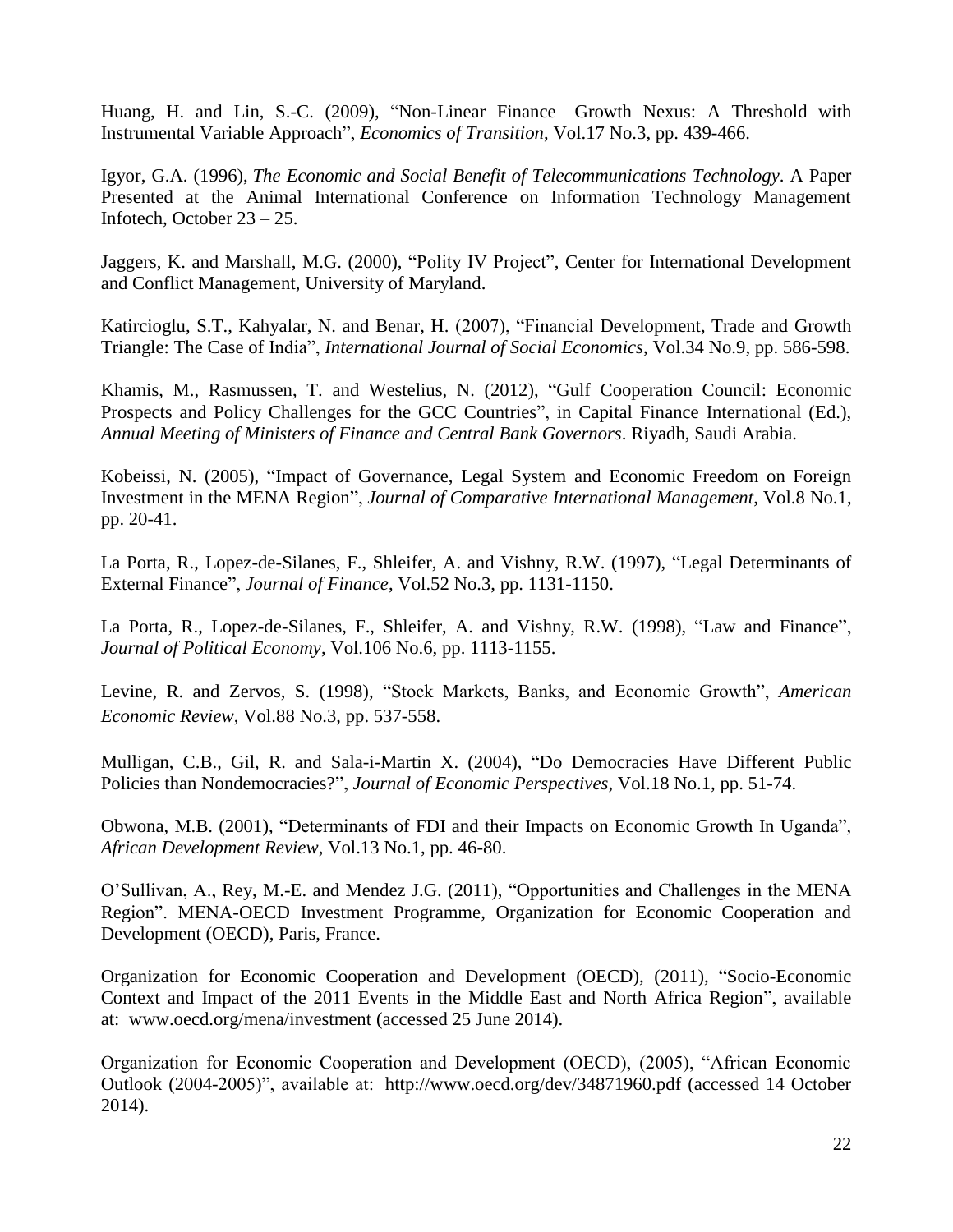Quartey, P. and Prah, F. (2008), "Financial Development and Economic Growth in Ghana: Is there a Causal Link?", *African Finance Journal*, Vol.10 No.1, pp. 28-54.

Smarzynska, B.J. (2004), "Does Foreign Direct Investment Increase the Productivity of Domestic Firms? In Search of Spillovers through Backward Linkages", *American Economic Review*, Vol.94 No.3, pp. 605-627.

Todaro, M. and Smith S. (2011), *Economic Development*, 11th Edition, Pearson Education and Addison-Wesley.

The World Bank, (2013), World Bank, available at:<http://data.worldbank.org/> (accessed 15 May 2014).

Uzonwanne, G.C. (2014), "The State's Role in Promoting Nigerian Financial Development and Economic Growth", *International Journal of Social Economics*, Vol.41 No.5, pp. 380-396.

Wang, M. (2009), "Manufacturing FDI and Economic Growth: Evidence from Asian Economies", *Applied Economics*, Vol.41 No.8, pp. 991-1002.

Xu, B. (2000), "Multinational Enterprises, Technology Diffusion, and Host Country Productivity Growth", *Journal of Development Economics*, Vol.62 No.2, pp. 477-493.

Yang, B. (2011), "Does Democracy Foster Financial Development? An Empirical Analysis", *Economics Letters*, Vol.112 No.3, pp. 262-265.

Yao, Y. and Yueh, L. (2009), "Law, Finance and Economic Growth in China: An Introduction", *World Development*, Vol.37 No.4, pp. 753-762.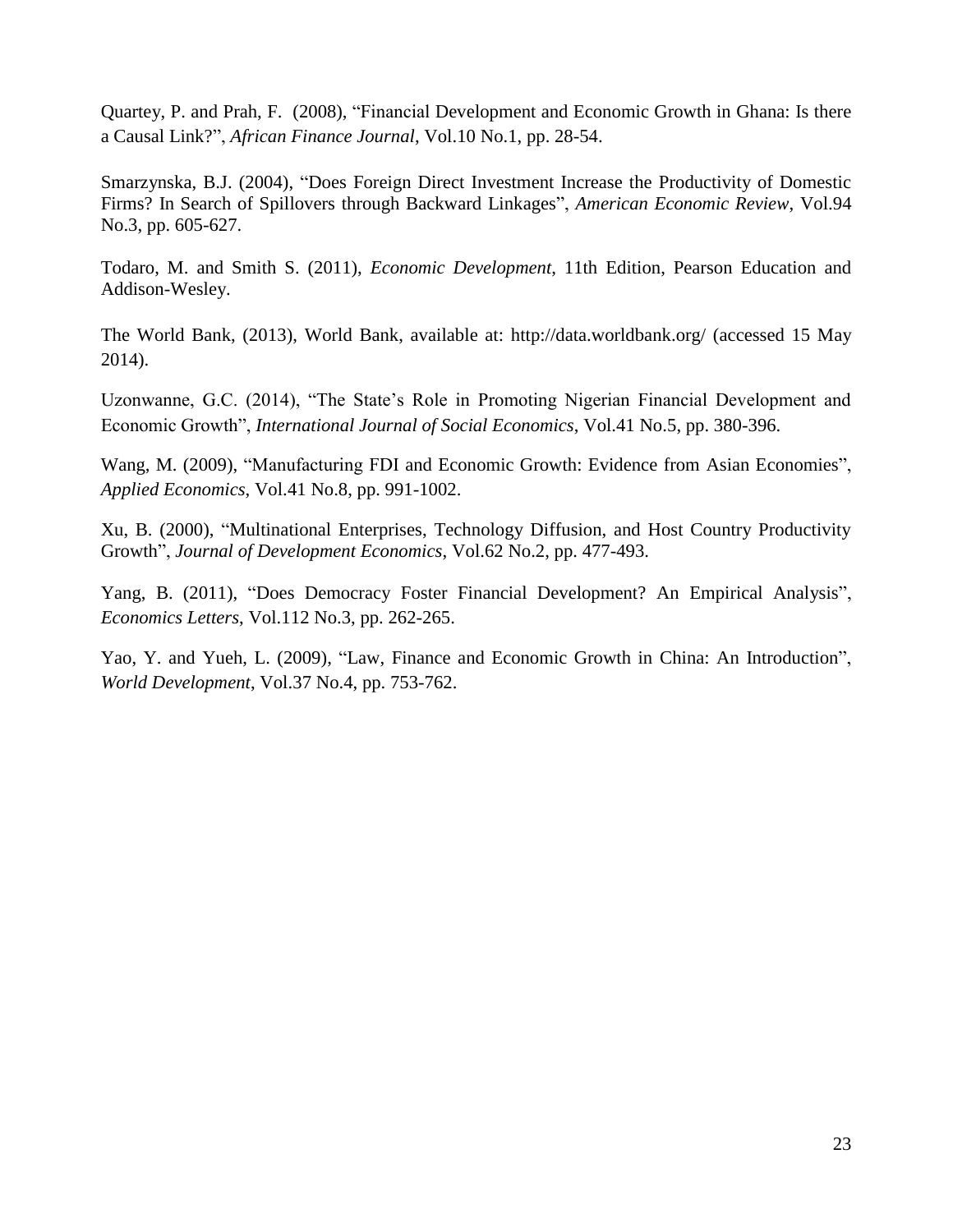|  |  | Table 1: Summary statistics |  |
|--|--|-----------------------------|--|
|--|--|-----------------------------|--|

|                                                        | Mean      | Standard  | Minimum   | Maximum   |
|--------------------------------------------------------|-----------|-----------|-----------|-----------|
|                                                        |           | Deviation |           |           |
| Growth rate (RGG)                                      | 3.220     | 2.360     | $-4.817$  | 11.491    |
| GDP per capita (GDPPC)                                 | 16475.920 | 12263.960 | 495.000   | 36330.000 |
| Small and medium firms (SME)                           | 0.497     | 0.500     | 0.000     | 1.000     |
| Publicly listed firms (PUB)                            | 0.281     | 0.450     | 0.000     | 1.000     |
| Joint-stock firms (JNT)                                | 0.322     | 0.467     | 0.000     | 1.000     |
| Inflows foreign direct investment (FDI)                | 7.174     | 4.994     | $-0.004$  | 14.760    |
| Life expectancy (LIF)                                  | 74.846    | 3.232     | 57.838    | 78.100    |
| Telephone lines per 100 people (TEL)                   | 21.045    | 9.423     | 0.854     | 33.949    |
| Ratio of the financial industry to GDP (FIN)           | 8.249     | 5.403     | 1.300     | 34.550    |
| Public credit registry coverage of adults (PCR)        | 2.235     | 3.294     | 0.000     | 23.400    |
| Rule of law as percentile rank (RUL)                   | 57.882    | 13.540    | 0.476     | 80.660    |
| Index of democracy and limits of executive power (POL) | $-6.311$  | 3.215     | $-10.000$ | 7.000     |
| Number of observations                                 |           | 1,532     |           |           |

Table 2: GDP per capita, Index of regime authority, SMEs, publicly listed firms, and joint stock of industrial firms, by country

|                        |             | of maasural mins, by country |            |            |            |
|------------------------|-------------|------------------------------|------------|------------|------------|
|                        | <b>RGDP</b> | POL                          | <b>SME</b> | <b>PUB</b> | <b>JNT</b> |
| Bahrain                | 15373.760   | $-7$                         | 0.555      | 0.703      | 0.888      |
| Egypt                  | 1702.848    | $-3$                         | 0.139      | 0.367      | 0.565      |
| Iraq                   | 686.3371    |                              | 0.229      | 0.166      | 0.166      |
| Jordan                 | 2391.871    | $-3$                         | 0.692      | 0.482      | 0.520      |
| Kuwait                 | 23011.69    | $-7$                         | 0.537      | 0.417      | 0.436      |
| Lebanon                | 5548.636    | 7                            | 0.270      | 0.067      | 0.108      |
| Morocco                | 1651.245    | -6                           | 0.233      | 0.850      | 0.833      |
| Oman                   | 9836.795    | $-8$                         | 0.645      | 0.700      | 0.736      |
| Saudi Arabia           | 9874.298    | $-10$                        | 0.402      | 0.402      | 0.430      |
| Syrian Arab Republic   | 1338.921    | $-7$                         | 0.268      | 0.037      | 0.046      |
| Tunisia                | 2666.038    | $-4$                         | 0.000      | 0.882      | 0.941      |
| Yemen                  | 559.9517    | $-2$                         | 0.941      | 0.000      | 0.000      |
| Number of observations |             |                              | 1,532      |            |            |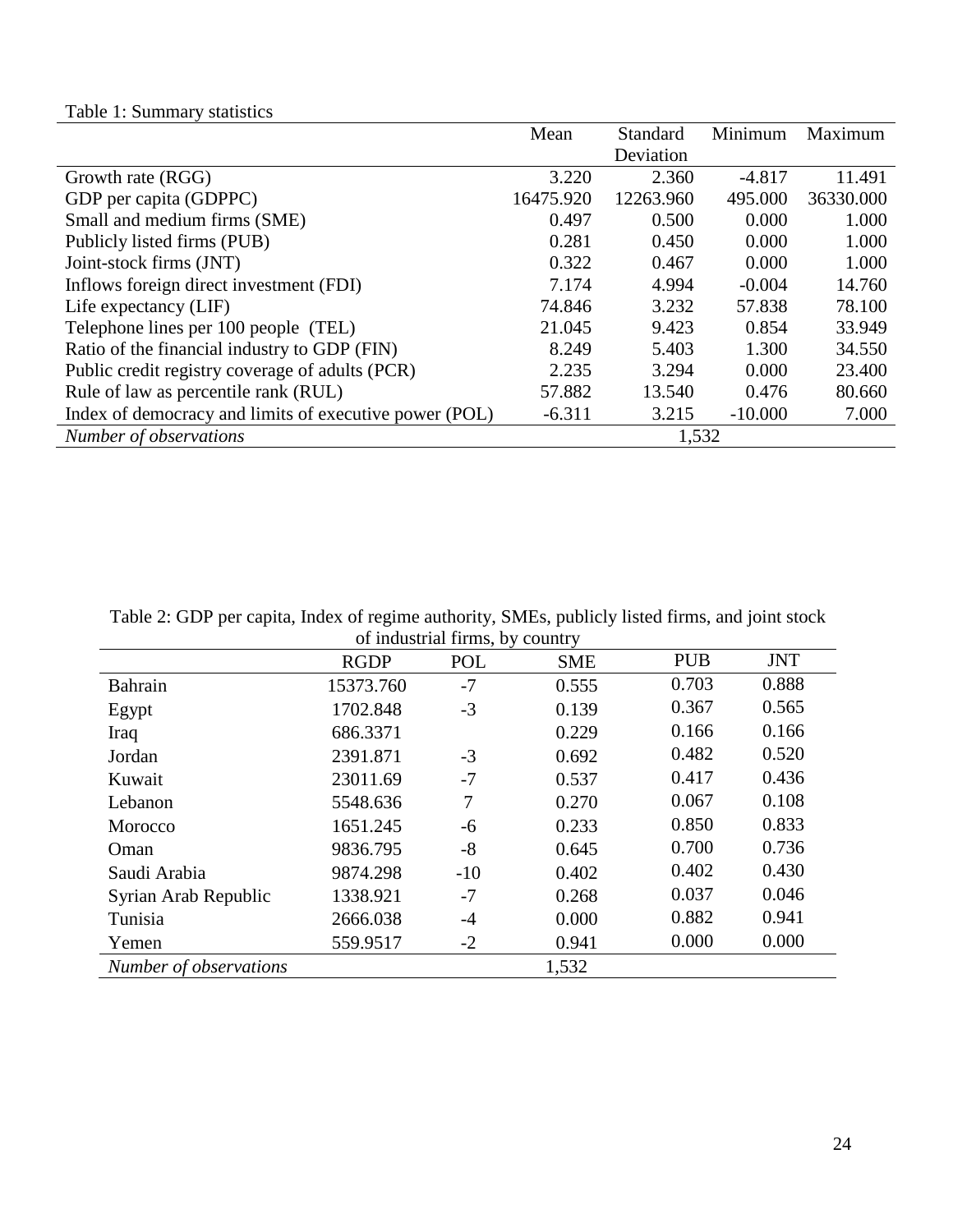| Table 3: Correlation matrix |
|-----------------------------|
|-----------------------------|

|              | <b>RGG</b>  | <b>GDPPC</b>          | <b>SME</b>  | <b>PUB</b>  | <b>JNT</b>             | <b>FDI</b>   | LIF         | <b>TEL</b>  | <b>FIN</b>   | <b>PCR</b> | <b>RUL</b>       | POL |
|--------------|-------------|-----------------------|-------------|-------------|------------------------|--------------|-------------|-------------|--------------|------------|------------------|-----|
| <b>RGG</b>   |             |                       |             |             |                        |              |             |             |              |            |                  |     |
| <b>GDPPC</b> | $-0.565***$ |                       |             |             |                        |              |             |             |              |            |                  |     |
| <b>SME</b>   | 0.006       | $0.130***$            |             |             |                        |              |             |             |              |            |                  |     |
| <b>PUB</b>   | 0.021       | 0.084                 | $-0.016$    |             |                        |              |             |             |              |            |                  |     |
| <b>JNT</b>   | 0.066       | 0.025                 | $-0.046$    | $0.862***$  |                        |              |             |             |              |            |                  |     |
| <b>FDI</b>   | $0.700***$  | $-0.745***$           | 0.061       | 0.054       | 0.0868                 |              |             |             |              |            |                  |     |
| <b>LIF</b>   | $-0.347***$ | $0.837***$            | $0.214***$  | $0.105***$  | 0.0230                 | $-0.581$ *** |             |             |              |            |                  |     |
| <b>TEL</b>   | $-0.467***$ | $0.702***$            | $-0.102$ ** | $-0.074$    | $-0.0785$              | $-0.681***$  | $0.571***$  |             |              |            |                  |     |
| <b>FIN</b>   | $0.262***$  | $0.333***$            | $-0.003$    | $-0.079$    | $-0.0915$ <sup>*</sup> | 0.0052       | $0.260***$  | $0.450***$  |              |            |                  |     |
| <b>PCR</b>   | $0.400***$  | $-0.093$ <sup>*</sup> | 0.056       | $0.106$ **  | $0.104***$             | $0.177***$   | 0.050       | $-0.362***$ | 0.019        |            |                  |     |
| <b>RUL</b>   | $-0.194***$ | $0.583***$            | $0.282***$  | $0.278***$  | $0.241***$             | $-0.150***$  | $0.633***$  | $0.090^*$   | $-0.136$ *** | 0.007      |                  |     |
| POL          | $0.725***$  | $-0.456***$           | $-0.082$    | $-0.117***$ | $-0.0750$              | $0.585***$   | $-0.454***$ | $-0.288***$ | $0.616***$   | $0.117***$ | $-0.480^{\circ}$ |     |

Notes: Correlation coefficients with Bonferroni-adjusted significance levels. \*=10%; \*\*=5%; \*\*\*=1%.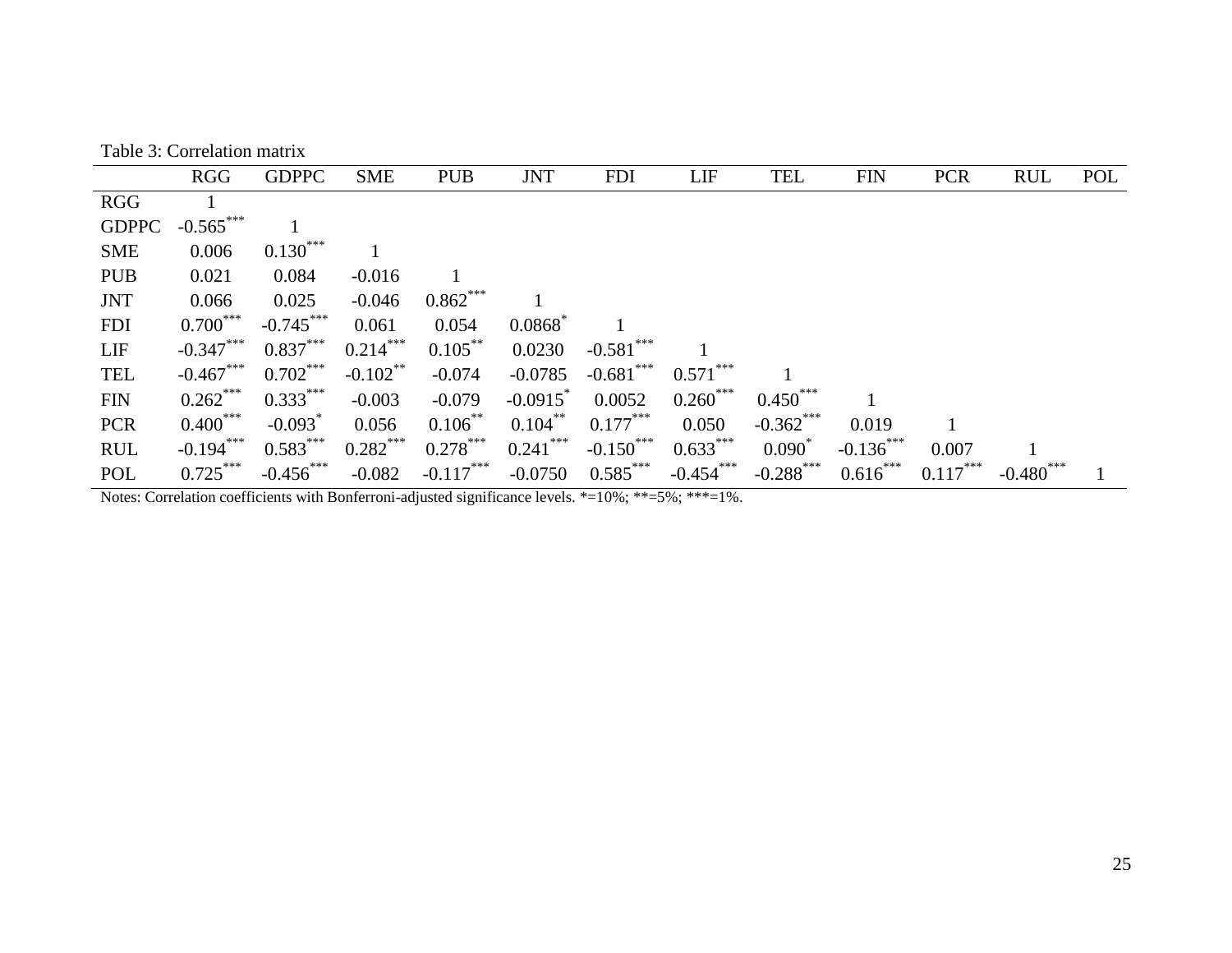|                                    | (1)         | (2)         | (3)         | (4)         |
|------------------------------------|-------------|-------------|-------------|-------------|
| <b>GDPPC</b>                       | $-0.000$    | $-0.000$    | $-0.000$    | $-0.001$    |
|                                    | (0.000)     | (0.000)     | (0.000)     | (0.000)     |
| <b>FDI</b>                         | 0.345       |             |             | $-0.321$    |
|                                    | (0.000)     |             |             | (0.000)     |
| LIF                                | 0.332       |             |             | 0.023       |
|                                    | (0.000)     |             |             | (0.354)     |
| <b>TEL</b>                         | 0.055       |             |             | 0.036       |
|                                    | (0.000)     |             |             | (0.096)     |
| <b>FIN</b>                         |             | 0.193       |             | 0.254       |
|                                    |             | (0.000)     |             | (0.000)     |
| <b>PCR</b>                         |             | 0.242       |             | 0.225       |
|                                    |             | (0.000)     |             | (0.000)     |
| <b>RUL</b>                         |             |             | 0.074       | 0.166       |
|                                    |             |             | (0.000)     | (0.000)     |
| <b>POL</b>                         |             |             | 0.467       | 0.220       |
|                                    |             |             | (0.000)     | (0.000)     |
| Constant                           | $-22.955$   | 2.517       | 2.995       | $-2.850$    |
|                                    | (0.000)     | (0.000)     | (0.000)     | (0.062)     |
| Number of observations             | 1,532       | 1,532       | 1,532       | 1,532       |
| Countries                          | 12          | 12          | 12          | 12          |
| Adjusted R-squared                 | 0.551       | 0.621       | 0.727       | 0.865       |
| Log-likelihood                     | $-2718.742$ | $-2584.896$ | $-2239.964$ | $-1749.673$ |
| Akaike information criterion (AIC) | 5453.485    | 5183.793    | 4493.929    | 3523.346    |
| F-statistic                        | 244.140     | 373.320     | 595.400     | 776.590     |
|                                    | (0.000)     | (0.000)     | (0.000)     | (0.000)     |
| Hausman test ( $\chi^2$ )          | 3.590       | 24.470      | 53.510      | 89.350      |
|                                    | (0.073)     | (0.000)     | (0.000)     | (0.000)     |

Table 4: Estimated effects of institutional and financial development on growth (fixed effects model)

Notes: We control for firm variables in all columns. Figures in parentheses are the *p*-values.